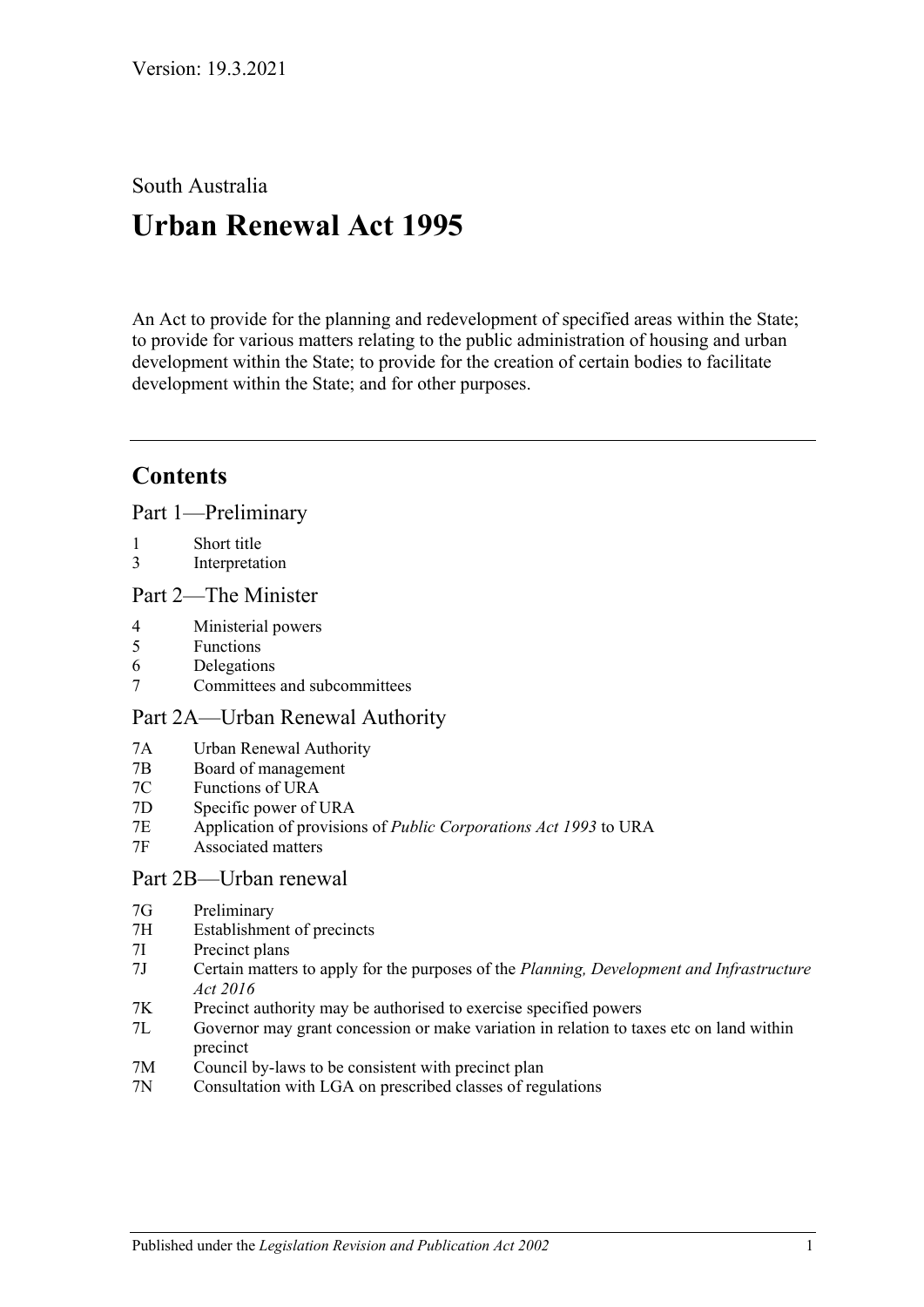### [Part 3—Statutory corporations](#page-18-0)

#### [Division 1—Formation of statutory corporations](#page-18-1)

[Formation of bodies](#page-18-2)

#### [Division 2—Ministerial control](#page-19-0)

[Ministerial control](#page-19-1)

#### [Division 3—Boards](#page-19-2)

- [Appointment of boards of statutory corporations](#page-19-3)
- [Allowances and expenses](#page-20-0)
- [Validity of acts](#page-20-1)
- [Proceedings](#page-20-2)
- [General management duties of board](#page-21-0)

#### [Division 4—Staff etc](#page-21-1)

[Staff](#page-21-2)

#### [Division 5—Committees and delegations](#page-22-0)

- [Committees](#page-22-1)
- [Delegations](#page-22-2)

#### [Division 6—Operational, property and financial matters](#page-22-3)

- [Common seal](#page-22-4)
- [Specific powers](#page-23-0)
- [Property to be held on behalf of Crown](#page-23-1)
- [Transfer of property etc](#page-23-2)
- [Securities](#page-24-0)<br>25 Tax and o
- [Tax and other liabilities](#page-24-1)
- [Dividends](#page-25-0)
- [Audit and accounts](#page-26-0)

#### [Division 7—Performance and reporting obligations](#page-26-1)

- [Objectives](#page-26-2)<br>29 Provision c
- [Provision of information and reports to the Minister](#page-26-3)
- [Annual report](#page-27-0)

#### [Part 4—Miscellaneous](#page-27-1)

- [Acquisition of land](#page-27-2)
- [Power to enter land](#page-27-3)
- [Satisfaction of Treasurer's guarantee](#page-27-4)
- [Effect of transfers](#page-27-5)
- [Registering authorities to note transfer](#page-27-6)
- [Offences](#page-28-0)
- 36A [Approvals by Minister or Treasurer](#page-28-1)
- [Regulations](#page-28-2)

#### [Schedule 2—Transitional provisions](#page-29-0)

- [Interpretation](#page-29-1)
- [Dissolution of Homestart](#page-29-2)
- [Staff](#page-29-3)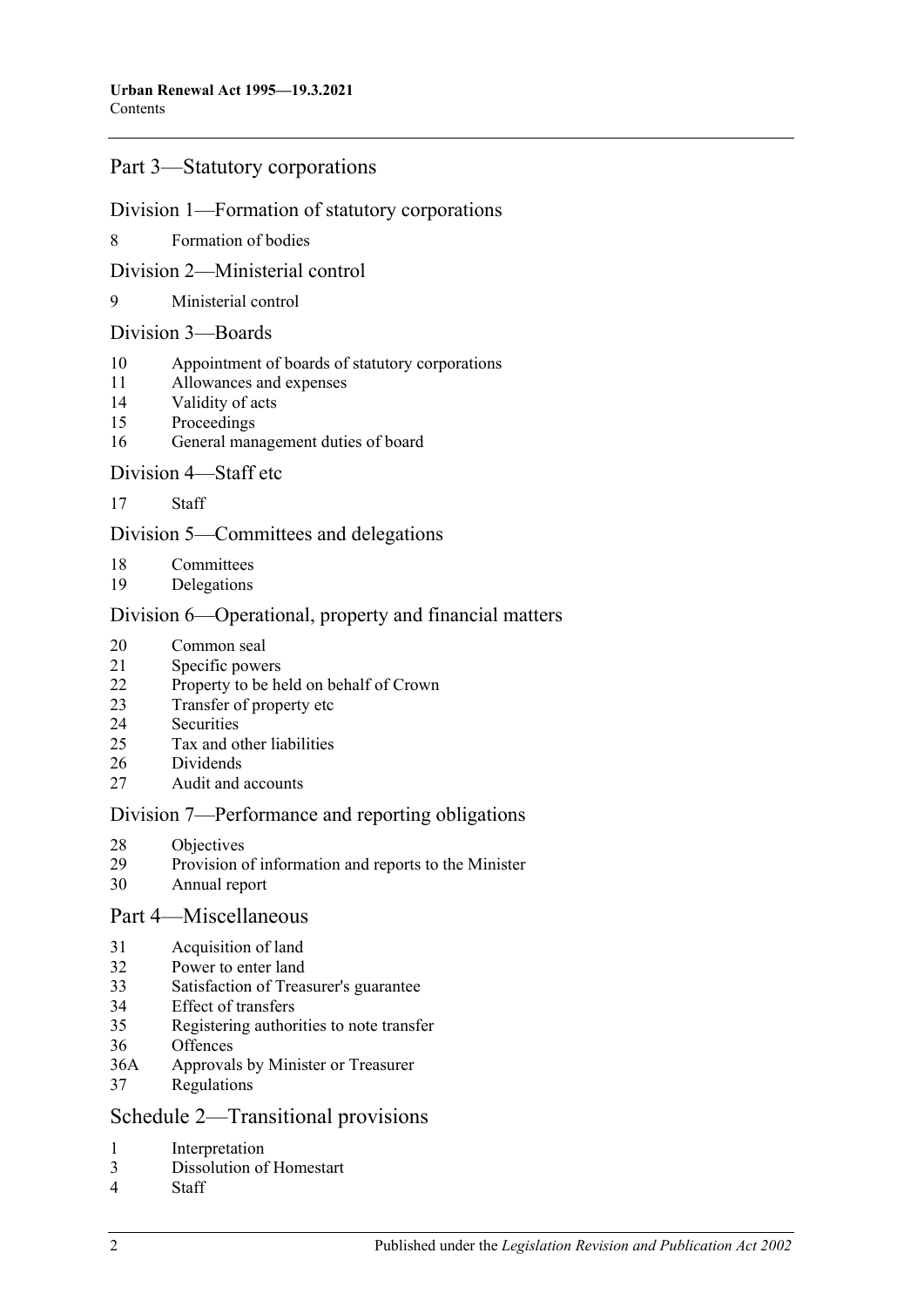- 5 [Vesting of property etc in the Minister](#page-29-4)
- 6 [Statutory fund](#page-30-0)
- 7 [References](#page-30-1)
- 8 [Regulations](#page-30-2)

[Legislative history](#page-31-0)

[Appendix—Divisional penalties and expiation fees](#page-35-0)

## <span id="page-2-0"></span>**The Parliament of South Australia enacts as follows:**

# **Part 1—Preliminary**

#### <span id="page-2-1"></span>**1—Short title**

This Act may be cited as the *Urban Renewal Act 1995*.

#### <span id="page-2-2"></span>**3—Interpretation**

(1) In this Act, unless the contrary intention appears—

*board* in relation to a statutory corporation, means the board of management of the statutory corporation;

*council* means a council within the meaning of the *[Local Government Act](http://www.legislation.sa.gov.au/index.aspx?action=legref&type=act&legtitle=Local%20Government%20Act%201999) 1999*;

*Department* means the administrative unit designated from time to time by the Minister by notice in the Gazette as being the Department primarily responsible for assisting the Minister in the administration of this Act;

*domestic partner* means a person who is a domestic partner within the meaning of the *[Family Relationships Act](http://www.legislation.sa.gov.au/index.aspx?action=legref&type=act&legtitle=Family%20Relationships%20Act%201975) 1975*, whether declared as such under that Act or not;

*liability* includes contingent liability;

*Minister* means the Minister to whom the administration of this Act is committed, as constituted as a body corporate under the *[Administrative Arrangements Act](http://www.legislation.sa.gov.au/index.aspx?action=legref&type=act&legtitle=Administrative%20Arrangements%20Act%201994) 1994*;

*precinct* means an area established as a precinct under [Part 2B;](#page-7-3)

*relative*, in relation to a person, means the spouse, domestic partner, parent or remoter linear ancestor, son, daughter or remoter issue or brother or sister of the person;

*relevant interest* has the same meaning as in the *Corporations Law*;

*right* includes a right of action;

*SAHT* means the South Australian Housing Trust and includes a subsidiary of the South Australian Housing Trust;

*spouse*—a person is the spouse of another if they are legally married;

*statutory corporation* means a corporate body established under this Act;

*URA* means the Urban Renewal Authority continued in existence under this Act.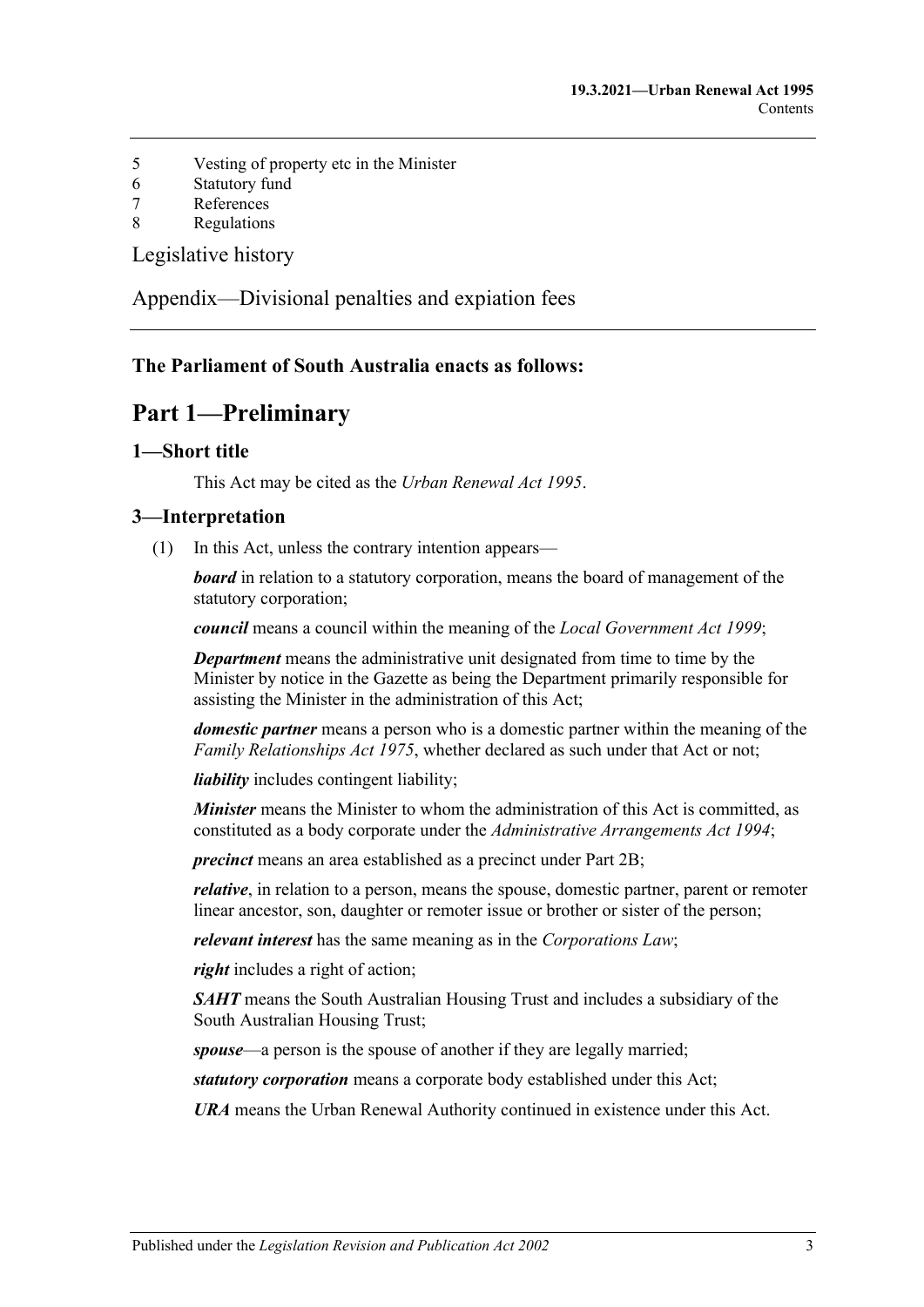- <span id="page-3-2"></span>(2) For the purposes of this Act, a person is an associate of another person if—
	- (a) the other person is a relative of the person or of the person's spouse or domestic partner; or
	- (b) the other person—
		- (i) is a body corporate; and
		- (ii) the person or a relative of the person or of the person's spouse or domestic partner has, or two or more such persons together have, a relevant interest or relevant interests in shares in the body corporate the nominal value of which is not less than 10 per cent of the nominal value of the issued share capital of the body corporate; or
	- (c) the other person is a trustee of a trust of which the person, a relative of the person or of the person's spouse or domestic partner or a body corporate referred to in [paragraph](#page-3-2) (b) is a beneficiary; or
	- (d) the person is an associate of the other person within the meaning of the regulations.

**Note—**

For definition of divisional penalties (and divisional expiation fees) see Appendix.

# <span id="page-3-0"></span>**Part 2—The Minister**

#### <span id="page-3-1"></span>**4—Ministerial powers**

- (1) The Minister may—
	- (a) sue and be sued;
	- (b) acquire, hold, deal with and dispose of real and personal property (or an interest in real or personal property), and grant or hold a lease or licence;
	- (c) acquire, hold, deal with and dispose of shares in, or securities issued by, another body corporate, or participate in the formation of another body;
	- (d) after consultation with the Treasurer, borrow money and obtain other forms of financial accommodation;
	- (e) establish and operate ADI accounts and invest money;
	- (f) enter into any kind of contract or arrangement;
	- (g) undertake projects and enter into joint ventures;
	- (h) after consultation with the Treasurer—
		- (i) grant a mortgage or charge over an asset of the Minister;
		- (ii) enter into a contract of guarantee or indemnity;
		- (iii) issue debentures or promissory notes that are charged over specified assets of the Minister;
		- (iv) issue inscribed debenture stock in accordance with a scheme prescribed by the regulations;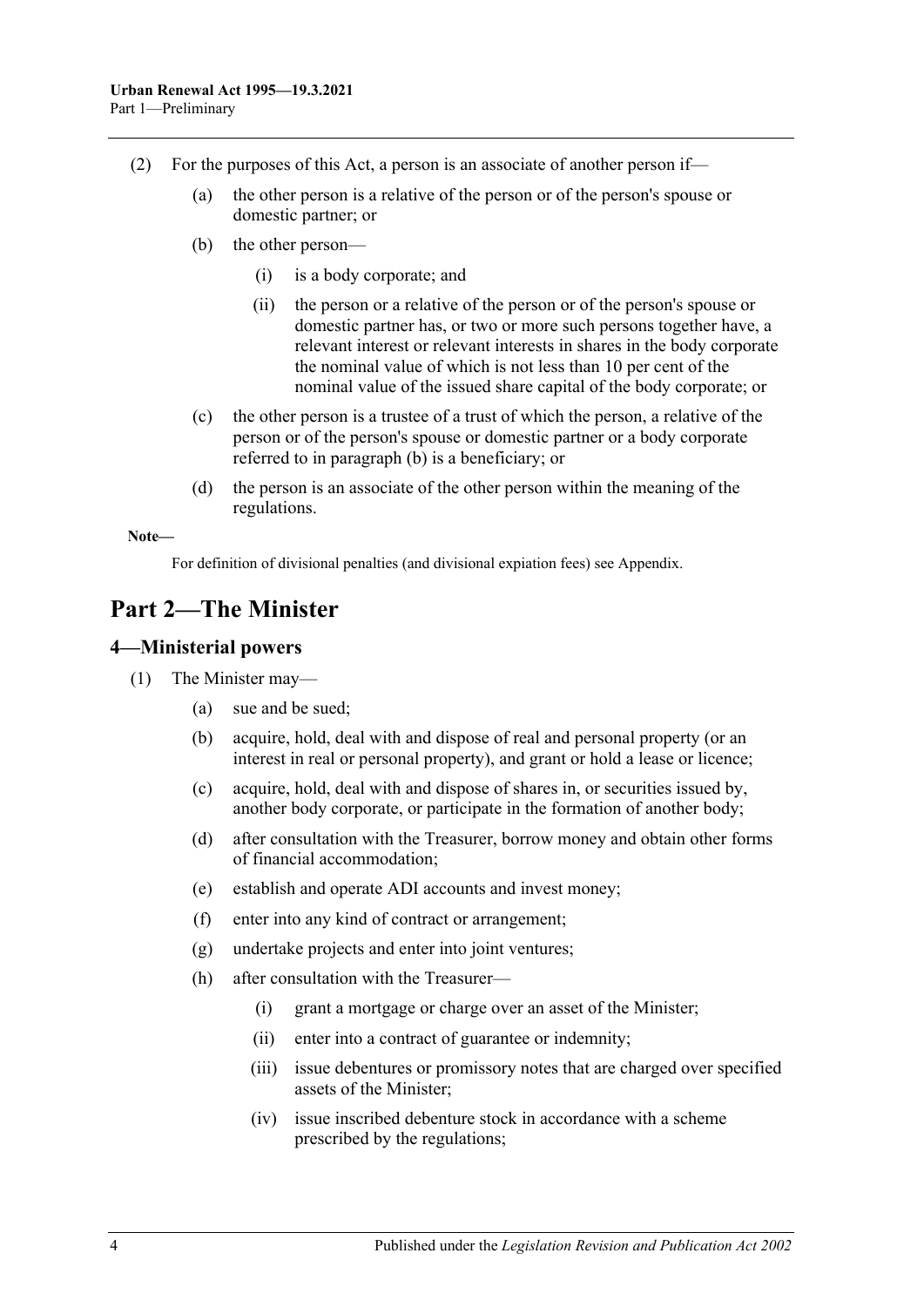- (i) exercise other powers that are necessary, expedient or incidental to the functions of the Minister or the Department.
- (2) The liabilities of the Minister are guaranteed by the Treasurer.
- <span id="page-4-1"></span>(3) The Governor may, by proclamation—
	- (a) transfer an asset, right or liability to the Minister;
	- (b) transfer an asset, right or liability of the Minister—
		- (i) to the Crown; or
		- (ii) to an agent or instrumentality of the Crown.
- (4) A proclamation under [subsection](#page-4-1) (3) providing for the transfer of an asset, right or liability of the Minister may make other provisions that in the opinion of the Governor are necessary or expedient in connection with the transfer.

#### <span id="page-4-0"></span>**5—Functions**

The functions of the Minister include—

- (aa) to establish precincts for the purposes of urban renewal or redevelopment, and to promote efficient planning and project facilitation in relation to those precincts;
- (a) to promote a strong housing sector within the community and to facilitate the provision of public housing, and housing finance or assistance;
- (b) to initiate, undertake, support and promote the development of land and housing in the public interest and to encourage and facilitate public and private sector investment and participation in the development of the State;
- <span id="page-4-2"></span>(c) to promote planning and development systems that support sustainable and affordable housing outcomes within the community;
- (d) to support the undertaking of development that is consistent with achieving the housing outcomes that apply under [paragraph](#page-4-2) (c), including by participating in the scheme established by section 122 of the *[Planning,](http://www.legislation.sa.gov.au/index.aspx?action=legref&type=act&legtitle=Planning%20Development%20and%20Infrastructure%20Act%202016)  [Development and Infrastructure Act](http://www.legislation.sa.gov.au/index.aspx?action=legref&type=act&legtitle=Planning%20Development%20and%20Infrastructure%20Act%202016) 2016* (to the extent prescribed by regulations under that section);
- (e) to work to ensure that new developments that affect housing outcomes are well-planned and appropriately serviced, and to improve the amenity of existing communities;
- (f) to develop and implement policies and strategies to promote and improve housing and urban development within the State (and to keep those policies and strategies under review);
- (g) to respond to community interest in housing and urban development, to consult with community groups on issues associated with housing and urban development, and to contribute to informed debate on development within the State;
- (h) to ensure that property or other resources within the Minister's portfolio are managed responsibly and in accordance with the policies of the Government;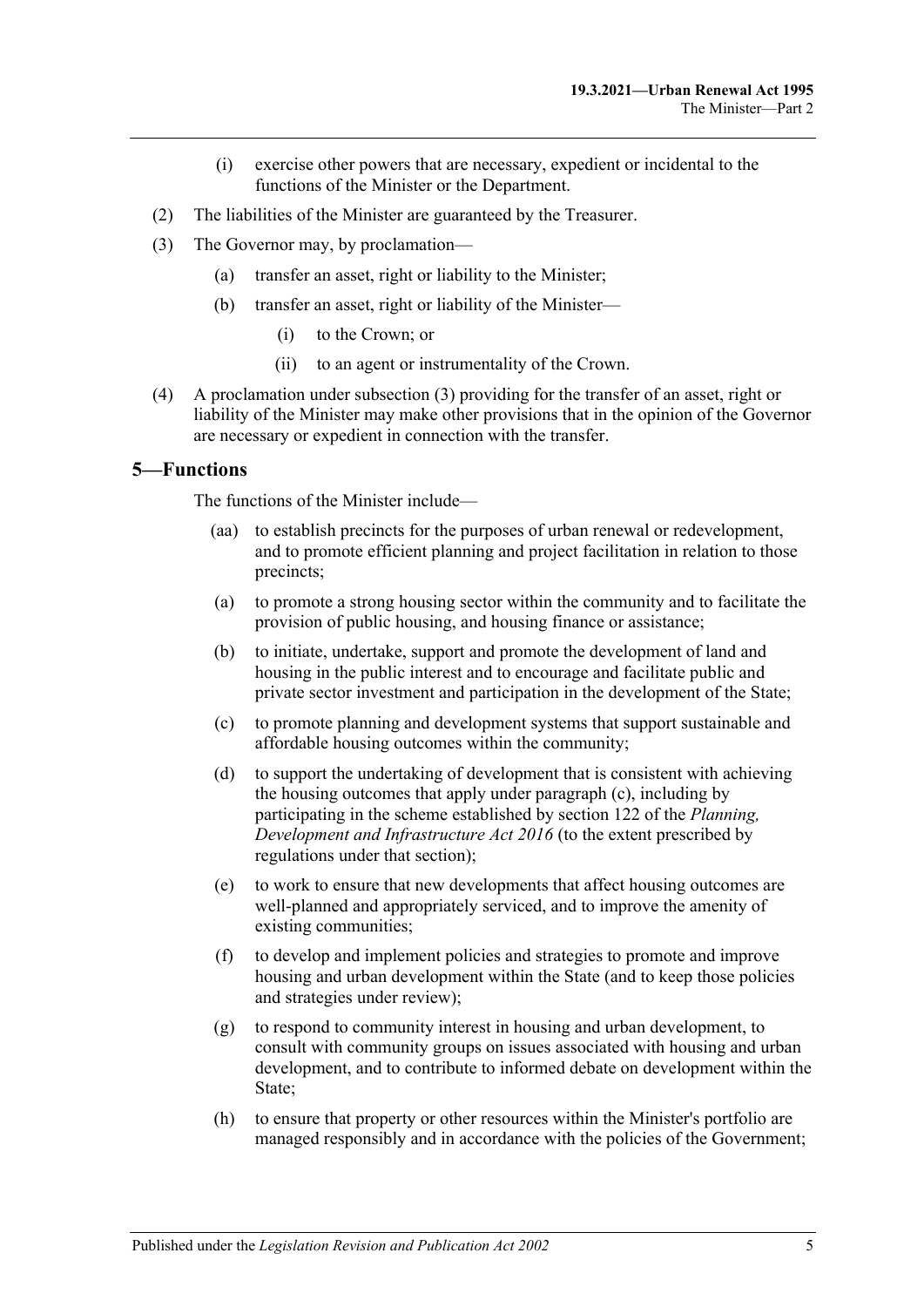- (i) to promote the effective, fair and efficient allocation of public resources to benefit housing and urban development within the State;
- (j) to promote a high level of co-operation between the public and private sectors in respect of housing and urban development within the State, and to encourage initiative and achievement within the Department;
- (k) to carry out other functions that are necessary, expedient or incidental to the promotion of housing and urban development, that are assigned to the Minister under this Act or other Acts, or that are determined by the Minister.

#### <span id="page-5-0"></span>**6—Delegations**

- (1) The Minister may delegate powers or functions conferred on or vested in the Minister—
	- (a) to a specified person or body; or
	- (b) to a person occupying a specified office or position.
- (2) A delegation—
	- (a) may be made subject to conditions and limitations specified in the instrument of delegation; and
	- (b) if the instrument of delegation so provides, may be further delegated by the delegate; and
	- (c) is revocable at will and does not prevent the Minister from acting personally in a matter.

#### <span id="page-5-1"></span>**7—Committees and subcommittees**

- (2) The Minister may establish committees and subcommittees for the purposes of this Act.
- <span id="page-5-4"></span>(3) The procedures to be observed in relation to the conduct of the business of a committee will be—
	- (a) as determined by the Minister;
	- (b) insofar as the procedure is not determined under [paragraph](#page-5-4) (a)—as determined by the relevant committee.

# <span id="page-5-2"></span>**Part 2A—Urban Renewal Authority**

#### <span id="page-5-3"></span>**7A—Urban Renewal Authority**

- (1) The Urban Renewal Authority established as a statutory corporation under [Part 3](#page-18-0) of this Act continues as a statutory corporation constituted by these provisions.
- (2) The URA—
	- (a) continues as a body corporate; and
	- (b) subject to a limitation imposed by or under an Act, has all the powers of a natural person together with the powers conferred on it by or under this Act or other Acts.
- (3) [Part 3,](#page-18-0) other than [section](#page-18-2) 8, applies to the URA.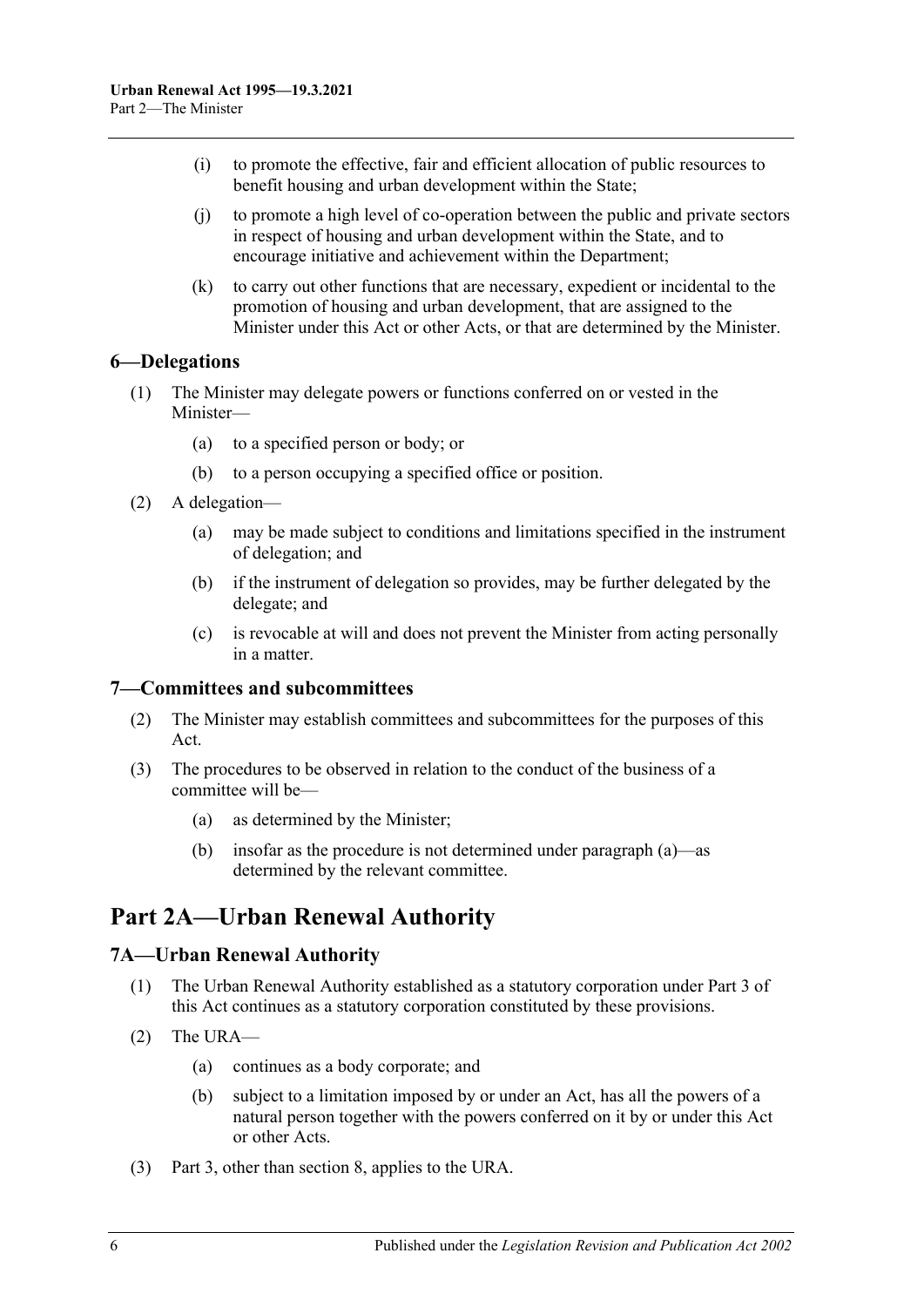#### <span id="page-6-0"></span>**7B—Board of management**

The board of management of the URA will be constituted of 7 persons.

#### <span id="page-6-1"></span>**7C—Functions of URA**

- (1) The functions of the URA are as follows:
	- (a) to initiate, undertake, support and promote residential, commercial and industrial development in the public interest, particularly for urban renewal purposes, including by—
		- (i) acquiring, assembling and using land and other assets in strategic locations, including in areas identified for urban renewal; and
		- (ii) promoting community understanding of, and support for, urban renewal by working with government agencies, local government, community groups and organisations involved in development, in the development or redevelopment of land; and
		- (iii) undertaking preliminary works (including remediation of land) to prepare land for development and other functions such as planning and co-ordination for the purposes of such development;
	- (b) to encourage, facilitate and support public and private sector investment and participation in the development of the State, including by performing its functions to facilitate development that is attractive to potential investors;
	- (c) to acquire, hold, manage, lease and dispose of land, improvements and property, including land and housing formerly held under the *[South](http://www.legislation.sa.gov.au/index.aspx?action=legref&type=act&legtitle=South%20Australian%20Housing%20Trust%20Act%201995)  [Australian Housing Trust Act](http://www.legislation.sa.gov.au/index.aspx?action=legref&type=act&legtitle=South%20Australian%20Housing%20Trust%20Act%201995) 1995* transferred to the URA, particularly with a view to—
		- (i) reducing social disadvantage within the community through urban renewal, including the renewal of public housing by promoting, facilitating or undertaking—
			- (A) the creation of a mixture of public and private housing in particular locations; and
			- (B) an increase in the supply of affordable housing and community housing; and
		- (ii) managing projects involving the development of land and housing, including for urban renewal purposes (on its own behalf or on behalf of other agencies or instrumentalities of the Crown); and
		- (iii) managing the orderly development of areas through the management and release of land, including areas of undeveloped or under developed land, as appropriate; and
		- (iv) holding land and other property to be made available, as appropriate, for commercial, industrial, residential or other purposes;
	- (d) to act as a landlord in relation to public housing and for this purpose the functions of the URA include the functions that are the same as the functions of SAHT in Part 2 Division 1 of the *[South Australian Housing Trust Act](http://www.legislation.sa.gov.au/index.aspx?action=legref&type=act&legtitle=South%20Australian%20Housing%20Trust%20Act%201995) 1995* (but nothing in this paragraph prevents the URA from delegating any such function to SAHT);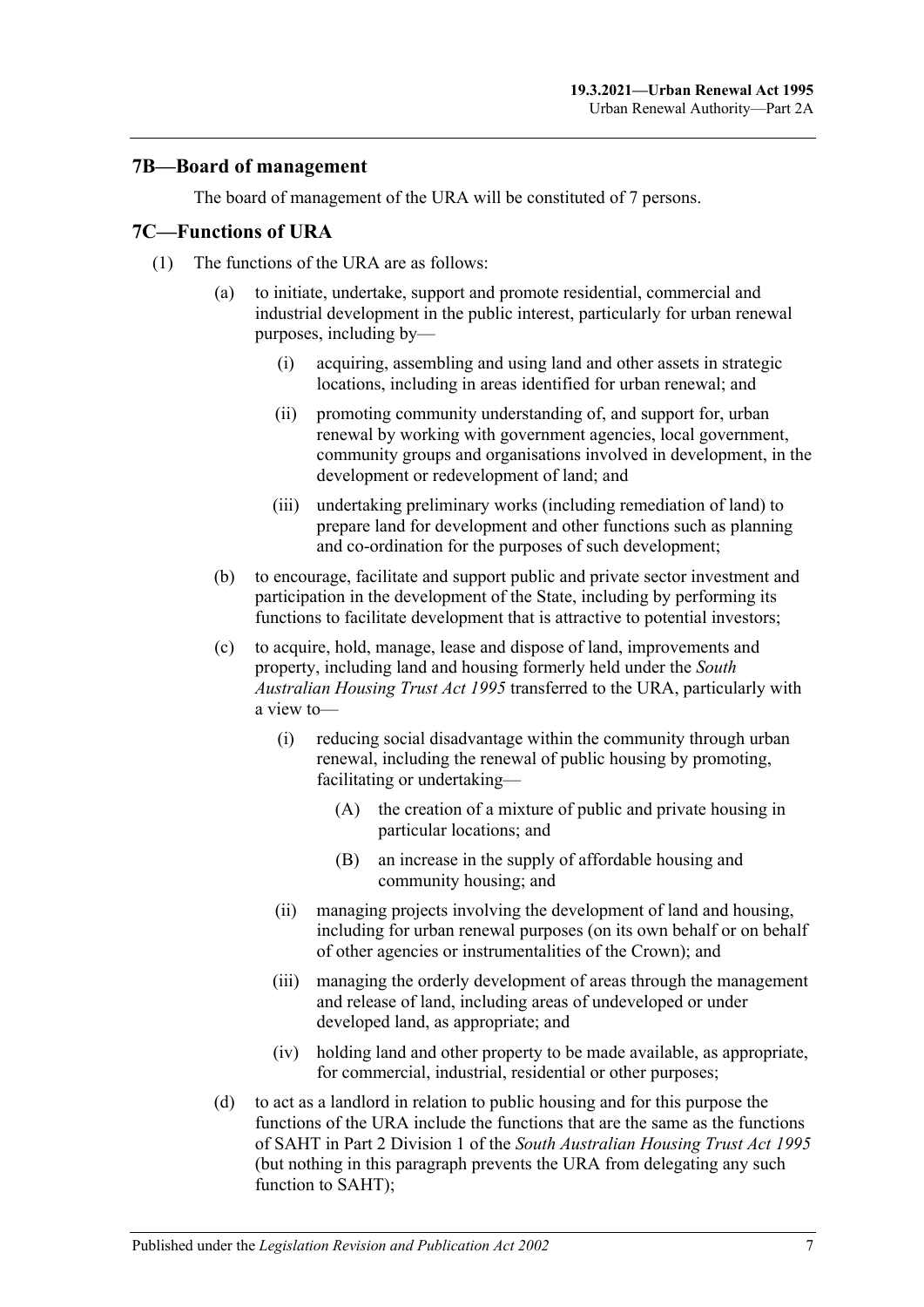- (e) to carry out the functions formerly carried out by the Land Management Corporation established under the (revoked) *[Public Corporations \(Land](http://www.legislation.sa.gov.au/index.aspx?action=legref&type=subordleg&legtitle=Public%20Corporations%20(Land%20Management%20Corporation)%20Regulations%201997)  [Management Corporation\) Regulations](http://www.legislation.sa.gov.au/index.aspx?action=legref&type=subordleg&legtitle=Public%20Corporations%20(Land%20Management%20Corporation)%20Regulations%201997) 1997*;
- (f) to support the undertaking of development that is consistent with achieving its other functions and the outcomes that apply under this section, including by participating in the scheme established by section 122 of the *[Planning,](http://www.legislation.sa.gov.au/index.aspx?action=legref&type=act&legtitle=Planning%20Development%20and%20Infrastructure%20Act%202016)  [Development and Infrastructure Act](http://www.legislation.sa.gov.au/index.aspx?action=legref&type=act&legtitle=Planning%20Development%20and%20Infrastructure%20Act%202016) 2016* (to the extent prescribed by regulations under that section);
- (g) to carry out other functions conferred on the URA by the Minister.
- (2) The URA must, in carrying out functions related to urban renewal, take into account relevant existing or proposed development by private sector bodies and consider involving such bodies in urban renewal projects the URA proposes to undertake.
- (3) Despite [section](#page-23-3) 21(2), the URA may carry out its functions alone, or in a trust scheme, partnership, joint venture, or any other scheme or arrangement for the sharing of profits established in accordance with this Act.

## <span id="page-7-0"></span>**7D—Specific power of URA**

In addition to the powers conferred on the URA under this Act, the URA may, in relation to acting as a landlord in relation to public housing, exercise any power that is the same as a power of SAHT in Part 2 Division 1 of the *[South Australian Housing](http://www.legislation.sa.gov.au/index.aspx?action=legref&type=act&legtitle=South%20Australian%20Housing%20Trust%20Act%201995)  [Trust Act](http://www.legislation.sa.gov.au/index.aspx?action=legref&type=act&legtitle=South%20Australian%20Housing%20Trust%20Act%201995) 1995* (but nothing in this paragraph prevents the URA from delegating any such power to SAHT).

#### <span id="page-7-1"></span>**7E—Application of provisions of** *Public Corporations Act 1993* **to URA**

Sections 8 to 10 and Part 3 of the *[Public Corporations Act](http://www.legislation.sa.gov.au/index.aspx?action=legref&type=act&legtitle=Public%20Corporations%20Act%201993) 1993* apply to the URA.

#### <span id="page-7-2"></span>**7F—Associated matters**

The URA should, so far as is reasonably practicable, ensure that its activities are—

- (a) co-ordinated with the activities of other public authorities; and
- (b) consistent with the planning of a desirable physical and social environment; and
- (c) conducive to the enhancement of the physical or social development objectives of the Government.

# <span id="page-7-3"></span>**Part 2B—Urban renewal**

#### <span id="page-7-4"></span>**7G—Preliminary**

In this Part—

*Planning Minister* means the Minister to whom the administration of the *[Planning,](http://www.legislation.sa.gov.au/index.aspx?action=legref&type=act&legtitle=Planning%20Development%20and%20Infrastructure%20Act%202016)  [Development and Infrastructure Act](http://www.legislation.sa.gov.au/index.aspx?action=legref&type=act&legtitle=Planning%20Development%20and%20Infrastructure%20Act%202016) 2016* is committed;

*precinct authority*, in relation to a precinct, means the URA, another statutory corporation constituted under this Act, a council or a subsidiary of a council appointed by the Minister as the precinct authority for the precinct under this Part;

*precinct plan* means a precinct master plan or precinct implementation plan for a precinct established under this Part;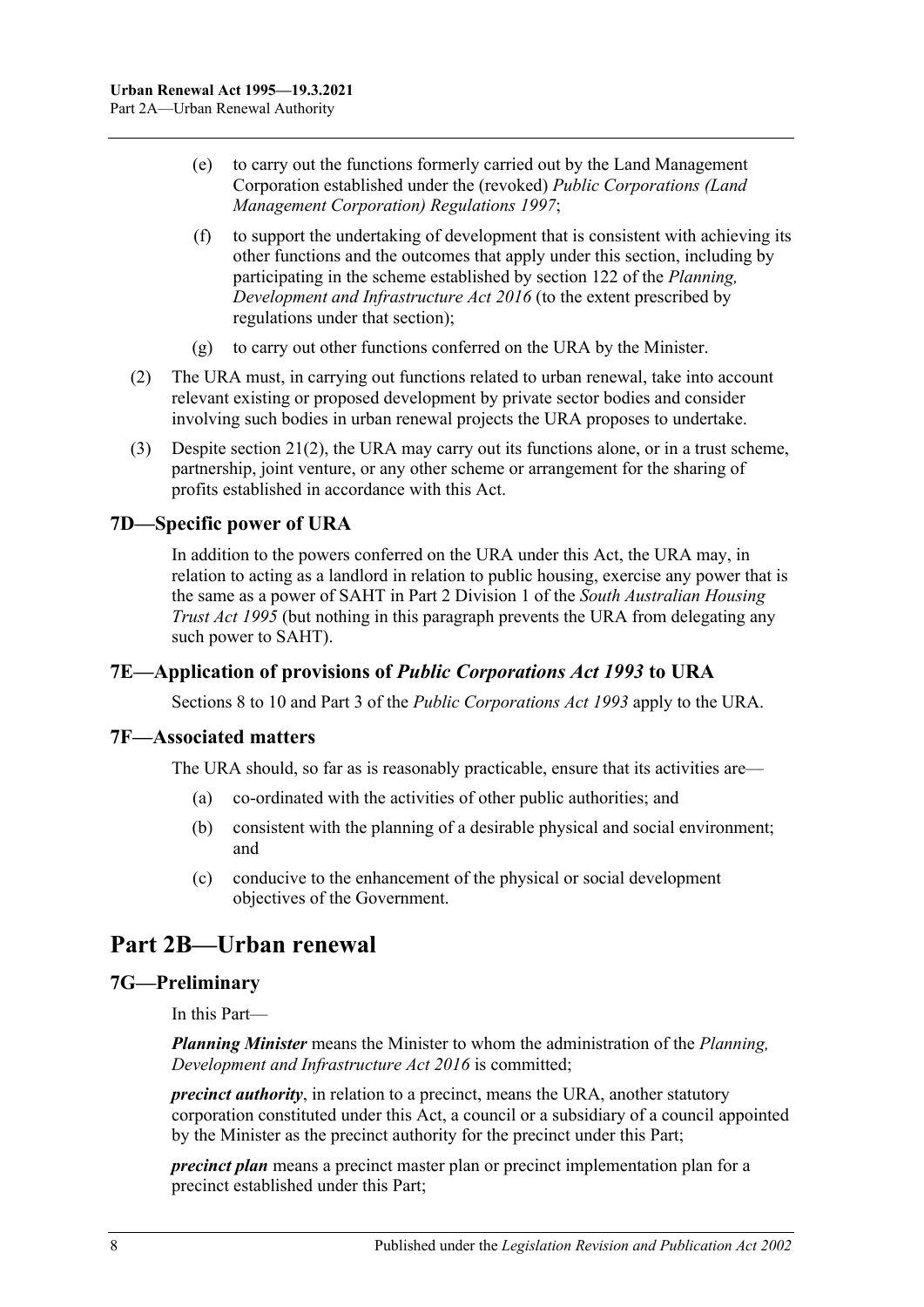*State Planning Commission* means the State Planning Commission established under the *[Planning, Development and Infrastructure Act](http://www.legislation.sa.gov.au/index.aspx?action=legref&type=act&legtitle=Planning%20Development%20and%20Infrastructure%20Act%202016) 2016*.

#### <span id="page-8-1"></span><span id="page-8-0"></span>**7H—Establishment of precincts**

- (1) The Minister may, at the request of a council or other person or body, by notice in the Gazette, establish a specified area of land as a precinct if the Minister is satisfied that to do so will facilitate—
	- (a) the development of the area for the purposes of urban renewal; or
	- (b) the provision of land suitable for commercial, industrial or residential purposes close to public transport; or
	- (c) the establishment of new industries; or
	- (d) other planning and development outcomes for the renewal or redevelopment of a distinct area, having regard to any relevant provisions of a state planning policy under the *[Planning, Development and Infrastructure Act](http://www.legislation.sa.gov.au/index.aspx?action=legref&type=act&legtitle=Planning%20Development%20and%20Infrastructure%20Act%202016) 2016*.
- (2) A request under [subsection](#page-8-1) (1) must—
	- (a) be in a form determined by the Minister that complies with any requirements prescribed by the regulations; and
	- (b) be accompanied by—
		- (i) a business case in a form determined by the Minister that—
			- (A) proposes a name and identifies the area for the proposed precinct; and
			- (B) proposes the objectives of the precinct that are to apply for the purposes of [subsection](#page-9-0)  $(8)(b)(i)$ ; and
			- (C) proposes the body that is to constitute the precinct authority; and
			- (D) proposes the manner in which consultation with the community relating to the precinct should be conducted; and
			- (E) identifies any assets or infrastructure that might be expected to be transferred to another entity in connection with the establishment or development of the precinct, or if or when the precinct plan is revoked under this Part; and
			- (F) sets out proposed arrangements for the provision of services provided (as at the time of the request) within the proposed precinct by the relevant council (including any agreement with that council); and
			- (G) addresses any other matter, or complies with any other requirement, prescribed by the regulations; and
		- (ii) the fee (if any) prescribed by the regulations.
- (3) Before publishing a notice under [subsection](#page-8-1) (1), the Minister must, within a period prescribed by the regulations—
	- (a) consult with and have regard to the views of—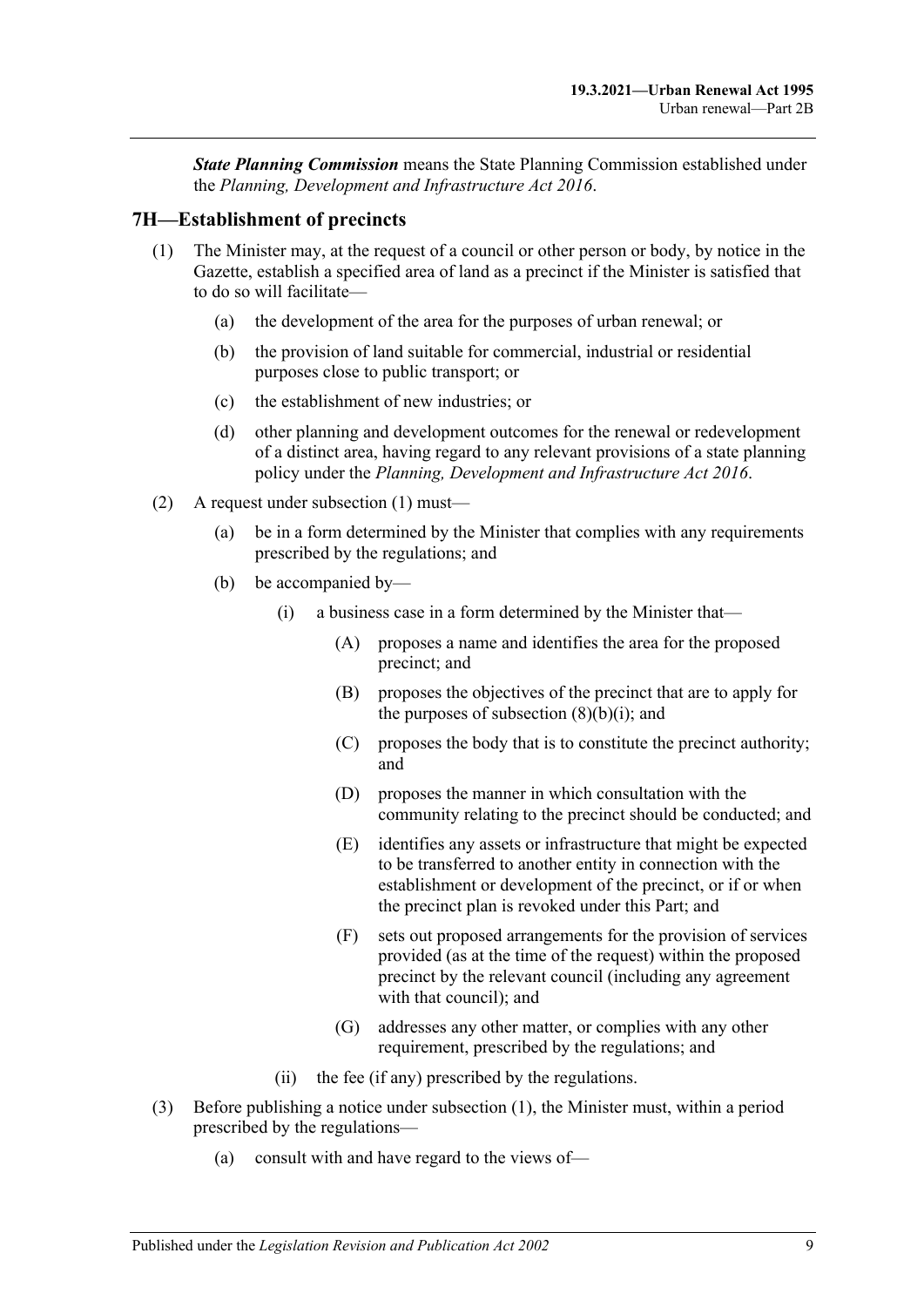- (i) the Planning Minister; and
- (ii) any council within the area of the proposed precinct; and
- (b) consider the extent to which the establishment of the precinct is consistent with any relevant provisions of a state planning policy under the *[Planning,](http://www.legislation.sa.gov.au/index.aspx?action=legref&type=act&legtitle=Planning%20Development%20and%20Infrastructure%20Act%202016)  [Development and Infrastructure Act](http://www.legislation.sa.gov.au/index.aspx?action=legref&type=act&legtitle=Planning%20Development%20and%20Infrastructure%20Act%202016) 2016*.
- (4) The Minister must not publish a notice under [subsection](#page-8-1) (1) that relates to land that forms part of the Adelaide Park Lands within the meaning of the *[Adelaide Park Lands](http://www.legislation.sa.gov.au/index.aspx?action=legref&type=act&legtitle=Adelaide%20Park%20Lands%20Act%202005)  Act [2005](http://www.legislation.sa.gov.au/index.aspx?action=legref&type=act&legtitle=Adelaide%20Park%20Lands%20Act%202005)* unless the Adelaide Park Lands Authority has consented to the publication of the notice.
- (5) The Planning Minister may, during the consultation period, consult with the State Planning Commission.
- <span id="page-9-2"></span>(6) Subject to [subsection](#page-9-1) (7), the Minister must, when publishing a notice under [subsection](#page-8-1) (1), also publish (in the case of the establishment of a precinct pursuant to a request under [subsection](#page-8-1) (1)) a copy of the business case that accompanied the request to which the notice relates.
- <span id="page-9-1"></span>(7) [Subsection](#page-9-2) (6) does not require the Minister to publish any part of the business case that, in the opinion of the Minister, contains commercial information of a confidential nature.
- <span id="page-9-3"></span><span id="page-9-0"></span>(8) A notice under [subsection](#page-8-1) (1) must—
	- (a) assign a name to the precinct; and
	- (b) specify the objectives of the precinct being matters—
		- (i) that are of importance to the planning and redevelopment of the precinct; and
		- (ii) that must be taken into account in the planning process for the precinct under this Part; and
	- (c) appoint a precinct authority for the precinct.
- <span id="page-9-4"></span>(9) The Minister must, within 28 days of the publication of a notice under [subsection](#page-8-1) (1)—
	- (a) provide a report setting out the location, extent and reasons for the establishment of the precinct to the Environment, Resources and Development Committee of the Parliament; and
	- (b) publish a copy of the report on a website determined by the Minister.
- (10) The Minister may, in relation to the objectives referred to in [subsection](#page-9-3)  $(8)(b)$ , refer the matter to the State Planning Commission for the State Planning Commission to provide advice on relevant planning, development and assessment issues in the precinct.
- (11) In providing advice, the State Planning Commission must take into account—
	- (a) the character of the precinct and adjacent areas; and
	- (b) the potential social, economic and environmental impacts of the proposed redevelopment of the precinct; and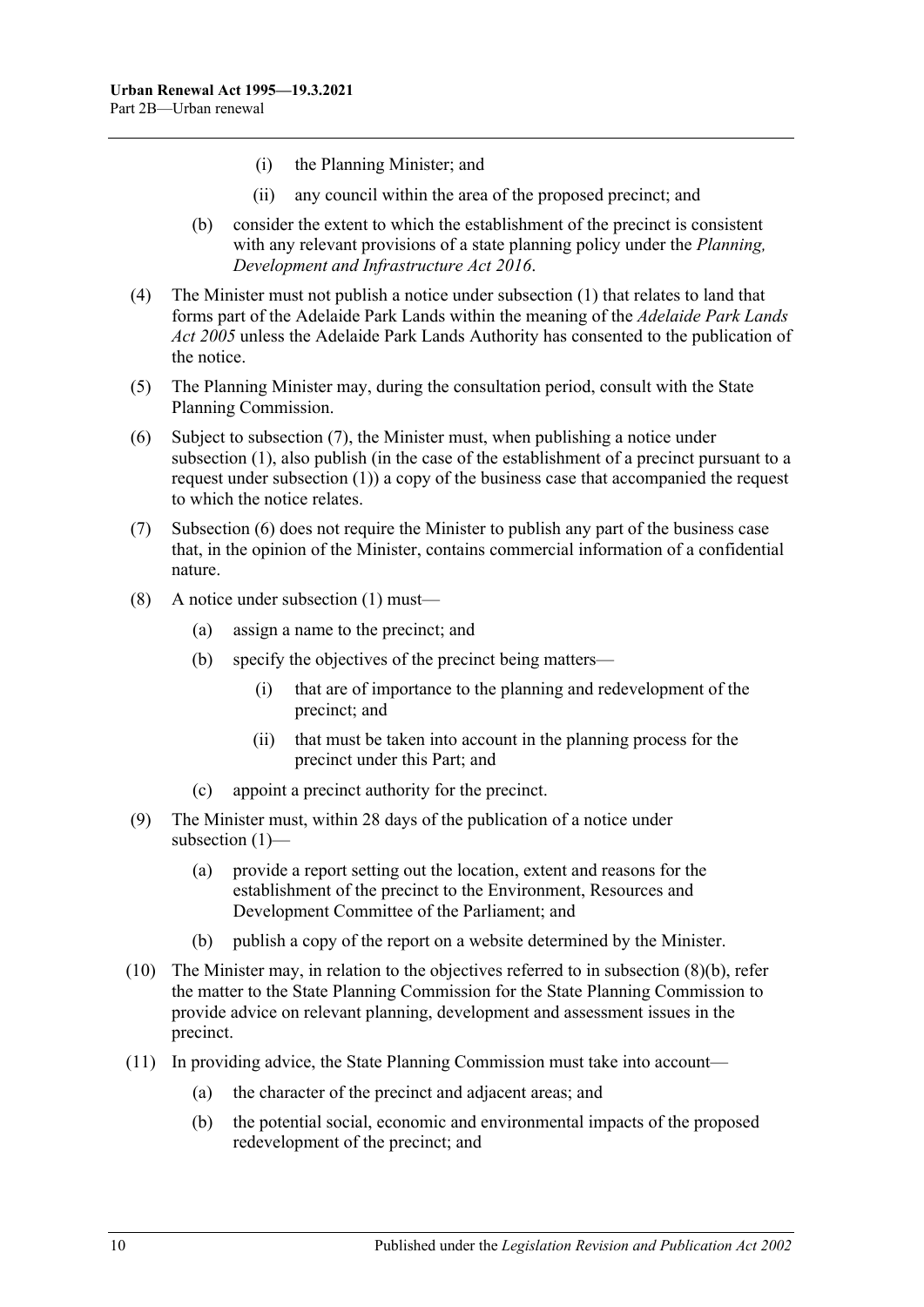- (c) the resilience of the environment to cope with urban renewal within the precinct; and
- (d) the degree of confidence in the prediction of impacts resulting from the proposed redevelopment of the precinct; and
- (e) the extent to which undesirable impacts which may occur are likely to be irreversible; and
- (f) the extent to which impacts, and requirements for monitoring and assessing impacts, will be ongoing; and
- (g) the presence of other statutory assessment or policy frameworks which provide other procedures or processes to address any issues of concern.
- <span id="page-10-0"></span>(12) The State Planning Commission must submit to the Minister a report setting out its advice within the time specified by the Minister.
- (13) The Minister must, on the receipt of a report under [subsection](#page-10-0) (12)—
	- (a) give a copy of the report to the precinct authority; and
	- (b) ensure that copies of the report are reasonably available for inspection (without charge) and purchase by the public at places determined by the Minister.
- <span id="page-10-1"></span>(14) The precinct authority must, other than in circumstances prescribed by the regulations, establish the following panels in relation to a precinct:
	- (a) a design review panel to provide advice to the authority in relation to—
		- (i) design elements (in both public and private areas in the precinct) relating to all aspects of planning and development within the precinct; and
		- (ii) relevant design issues that arise in the planning and development of the precinct; and
		- (iii) practices and procedures that should be adopted in order to promote the use of innovative design solutions to planning and development issues that arise within the precinct (whether due to the nature of the natural or constructed environment within the precinct or for any other reason); and
		- (iv) any other matter relating to design within the precinct;
	- (b) a community reference panel comprising representatives of persons who live in or around the precinct to provide advice to the authority in relation to the views of such persons in relation to the plans for the precinct.
- (15) The precinct authority may establish any other panel considered appropriate to provide advice relating to planning and development within the precinct.
- (16) The precinct authority must comply with any requirements of the Minister in relation  $to$ 
	- (a) the composition of a panel under this section; and
	- (b) the manner in which consultation with the community relating to a precinct should be conducted; and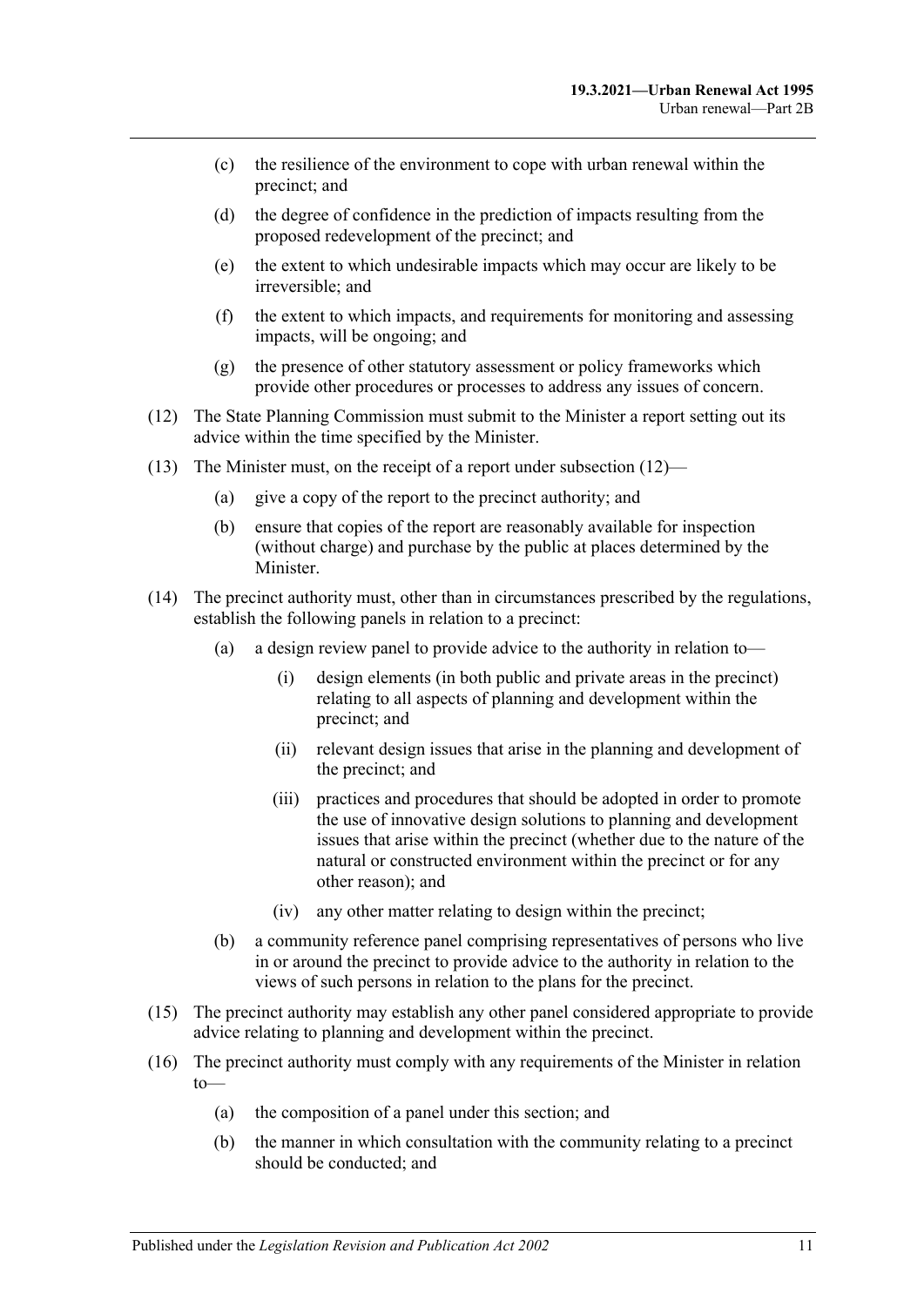- (c) the manner in which a panel under this section may assist in such consultation.
- (17) A person authorised in writing by a council within the area of a precinct may attend (but not participate in) any meeting of a panel under this section and may have access to papers provided to members of the panel for the purposes of the meeting.
- (18) If the panel considers that a matter dealt with at a meeting attended by a representative of a council should be treated for any reason as confidential, the panel may advise the council of that opinion, giving the reason for the opinion, and the council must treat the matter as confidential.
- <span id="page-11-3"></span><span id="page-11-2"></span>(19) Subject to [subsection](#page-11-1) (20), the Minister may, in accordance with the same procedures that apply to the establishment of a precinct under this section—
	- (a) vary; or
	- (b) revoke,

a notice under [subsection](#page-8-1) (1).

- <span id="page-11-1"></span>(20) [Subsection](#page-11-2) (19)(a) does not apply with respect to a variation in order to take action which, in the opinion of the Minister, is—
	- (a) minor in nature and has no, or no significant, substantive effect; or
	- (b) correcting an error.
- (21) The Minister must, before acting under [subsection](#page-11-3) (19)(b), be satisfied that the precinct authority has consulted with any council within the area of the precinct about—
	- (a) the transfer of any assets or infrastructure to the council on the revocation of the notice (including, if relevant, in connection with the operation of [section](#page-23-2) 23); and
	- (b) other matters that appear to be relevant to the council in connection with the provisions of this Part no longer applying in relation to the precinct.

#### <span id="page-11-0"></span>**7I—Precinct plans**

- (1) The precinct authority must prepare and maintain a precinct master plan and precinct implementation plans for a precinct established under this Part.
- (2) A precinct master plan should seek to promote any relevant provisions of a state planning policy under the *[Planning, Development and Infrastructure Act](http://www.legislation.sa.gov.au/index.aspx?action=legref&type=act&legtitle=Planning%20Development%20and%20Infrastructure%20Act%202016) 2016* and may—
	- (a) set out principles and policies for achieving the objectives specified by the Minister in establishing the precinct; and
	- (b) set out the spatial structure of the precinct and how the precinct is to be integrated with surrounding areas; and
	- (c) make provision with respect to the mix of land uses and scale of development intended for the precinct; and
	- (d) identify—
		- (i) existing critical infrastructure within the precinct; and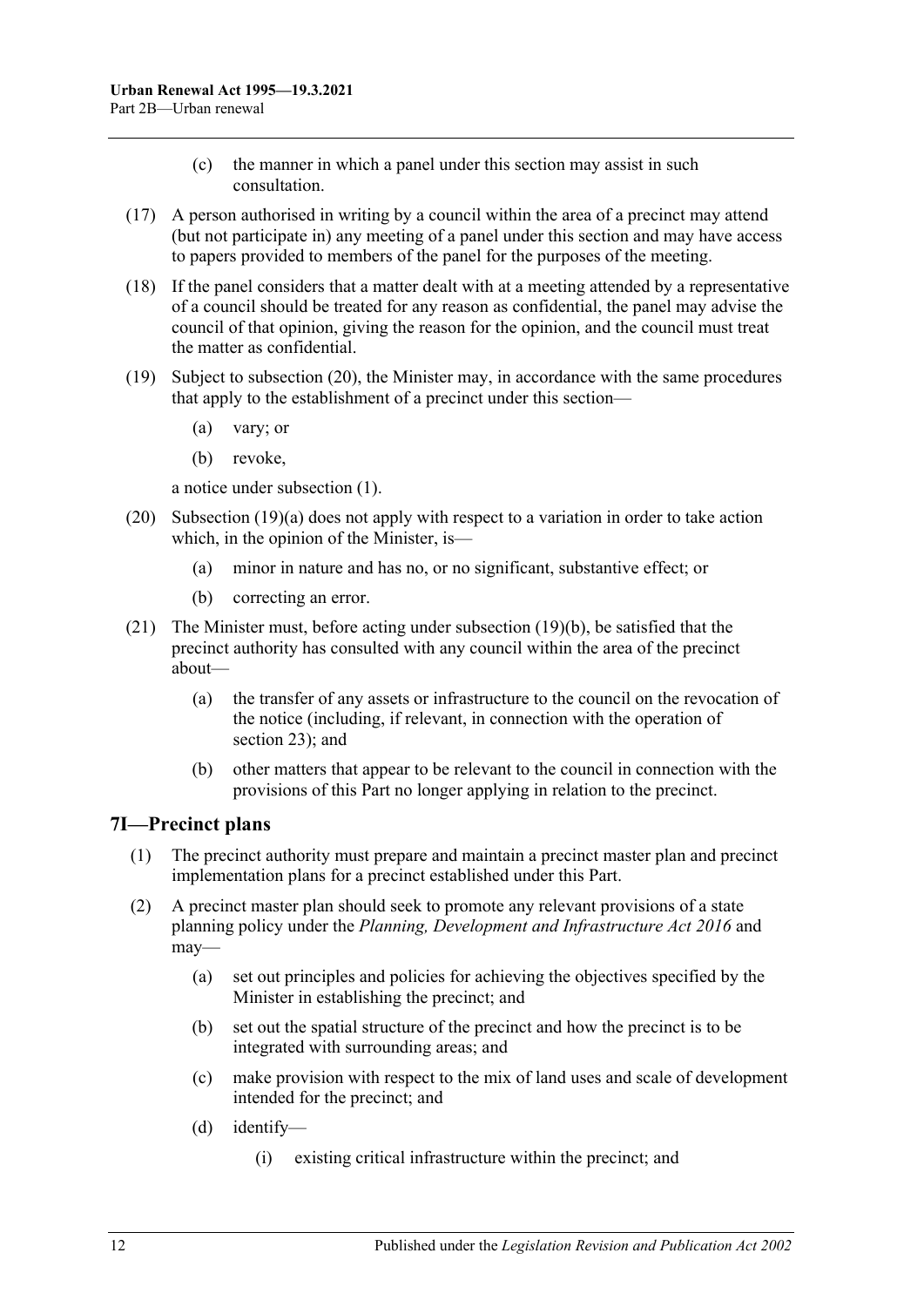- (ii) relevant infrastructure works required in the precinct for the purposes of urban renewal; and
- (e) specify design guidelines for development, which may include specific design criteria relating to buildings or classes of buildings; and
- <span id="page-12-0"></span>(f) make provision in relation to any matter which the Planning and Design Code under the *[Planning, Development and Infrastructure Act](http://www.legislation.sa.gov.au/index.aspx?action=legref&type=act&legtitle=Planning%20Development%20and%20Infrastructure%20Act%202016) 2016* may provide for, including specifying classes of development within the area that will be taken to be deemed-to-satisfy development for the purposes of that Act; and
- <span id="page-12-1"></span>(g) provide for the provision of open space or the making of payments (insofar as it is relevant to development within the precinct) in connection with the requirements imposed under section 198 of the *[Planning, Development and](http://www.legislation.sa.gov.au/index.aspx?action=legref&type=act&legtitle=Planning%20Development%20and%20Infrastructure%20Act%202016)  [Infrastructure Act](http://www.legislation.sa.gov.au/index.aspx?action=legref&type=act&legtitle=Planning%20Development%20and%20Infrastructure%20Act%202016) 2016*; and
- (h) address, adopt or incorporate any other matter specified by the Minister.
- (3) A precinct implementation plan—
	- (a) may apply to all or part of a precinct; and
	- (b) must specify the area to which it applies.
- (4) A precinct implementation plan should, in relation to the area to which it applies, seek to promote any relevant provisions of a state planning policy under the *[Planning,](http://www.legislation.sa.gov.au/index.aspx?action=legref&type=act&legtitle=Planning%20Development%20and%20Infrastructure%20Act%202016)  [Development and Infrastructure Act](http://www.legislation.sa.gov.au/index.aspx?action=legref&type=act&legtitle=Planning%20Development%20and%20Infrastructure%20Act%202016) 2016* and may—
	- (a) specify, in particular—
		- (i) detailed plans and maps relating to—
			- (A) roads; and
			- (B) sizes and arrangements of allotments; and
			- (C) building heights and density; and
			- (D) public places; and
		- (ii) an implementation framework, including in relation to infrastructure works; and
	- (b) address, adopt or incorporate any other matter specified by the Minister.
- (5) The precinct authority must, in preparing a precinct plan, have regard to any relevant provisions of the Planning and Design Code.
- (6) A provision of a precinct plan may—
	- (a) refer to or incorporate wholly or partially and with or without modification, a standard or other document prepared or published by a prescribed body, either as in force at the time the provision comes into operation or as in force from time to time; and
	- (b) be of general or limited application; and
	- (c) make different provision according to the persons, things or circumstances to which it is expressed to apply; and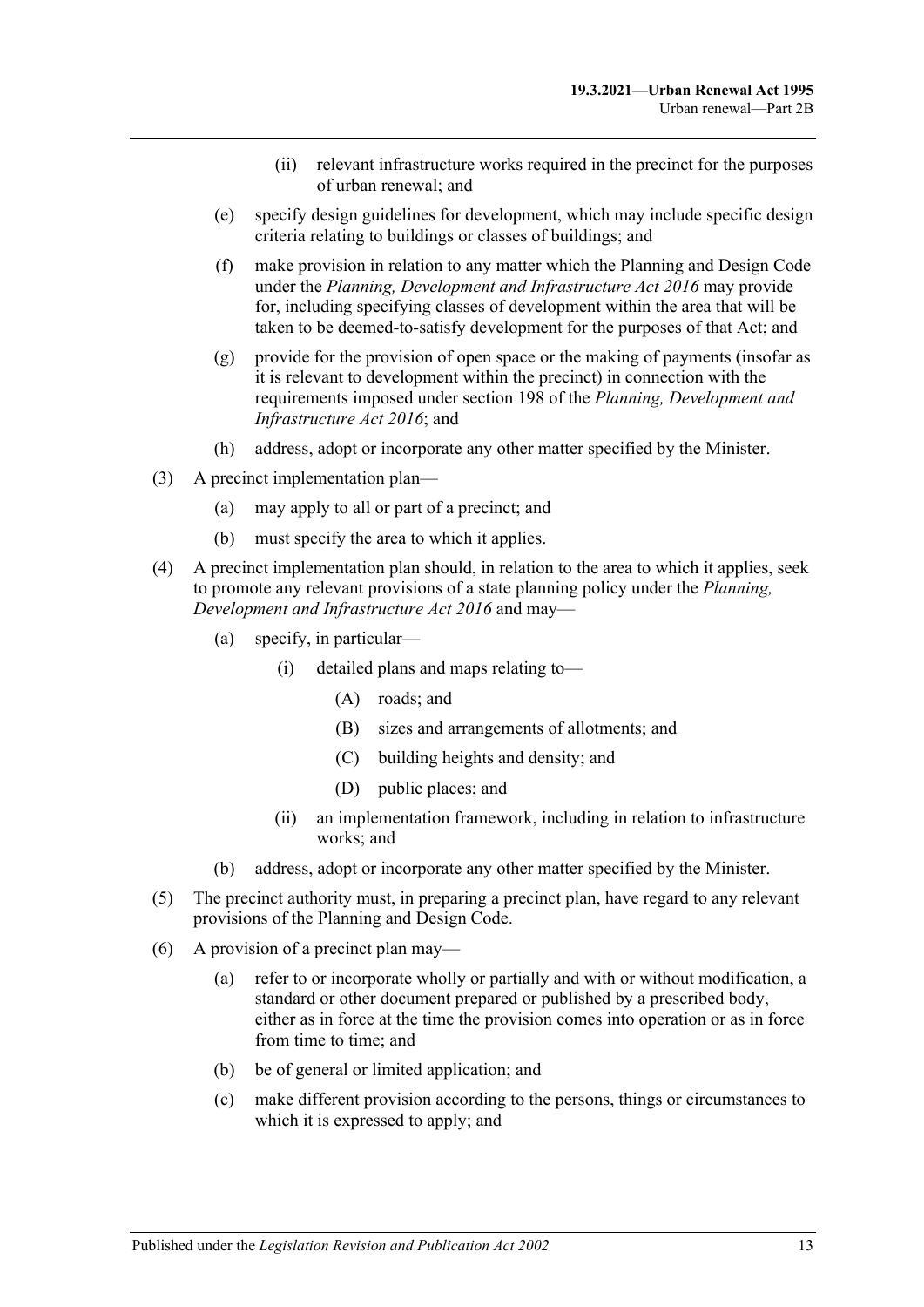- (d) provide that any matter or thing is to be determined, dispensed with or regulated according to the discretion of the Minister, precinct authority or any other prescribed person or body.
- (7) A precinct plan is a public document of which a court or tribunal will take judicial notice, without formal proof of its contents.
- <span id="page-13-0"></span>(8) The precinct authority must, in relation to any proposal to create or amend a precinct plan—
	- (a) prepare a draft of the proposal; and
	- (b) take reasonable steps to consult with—
		- (i) any design review panel, community reference panel or other panel established for the precinct under section [7H\(14\);](#page-10-1) and
		- (ii) any Government Department or other agency that has a direct interest in the matter; and
		- (iii) each council that has a direct interest in the matter,

in relation to the proposal; and

- $(c)$ 
	- (i) in the case of a precinct master plan—
		- (A) by public advertisement, give notice of the place or places at which copies of the draft are available for inspection (without charge) and purchase and invite interested persons to make written representations on the proposal within a period specified by the precinct authority; and
		- (B) hold a meeting where members of the public may attend and make representations in relation to the proposal, if the Minister considers it necessary or desirable for such a meeting to be held; or
	- (ii) in the case of a precinct implementation plan—undertake such public consultation on the proposal as is determined by the Minister to be appropriate.
- (9) [Subsection](#page-13-0) (8) does not apply to an amendment to a precinct plan—
	- (a) in order to make a change of form (without altering the effect of an underlying policy reflected in a precinct plan); or
	- (b) in order to take action which, in the opinion of the Minister, is—
		- (i) minor in nature and has no, or no significant, substantive effect; or
		- (ii) correcting an error.
- <span id="page-13-2"></span><span id="page-13-1"></span>(10) The precinct authority must, after complying with the requirements of [subsection](#page-13-0) (8)—
	- (a) prepare a report on the matters raised during the consultation period; and
	- (b) provide a copy of the report to the Minister and the Planning Minister.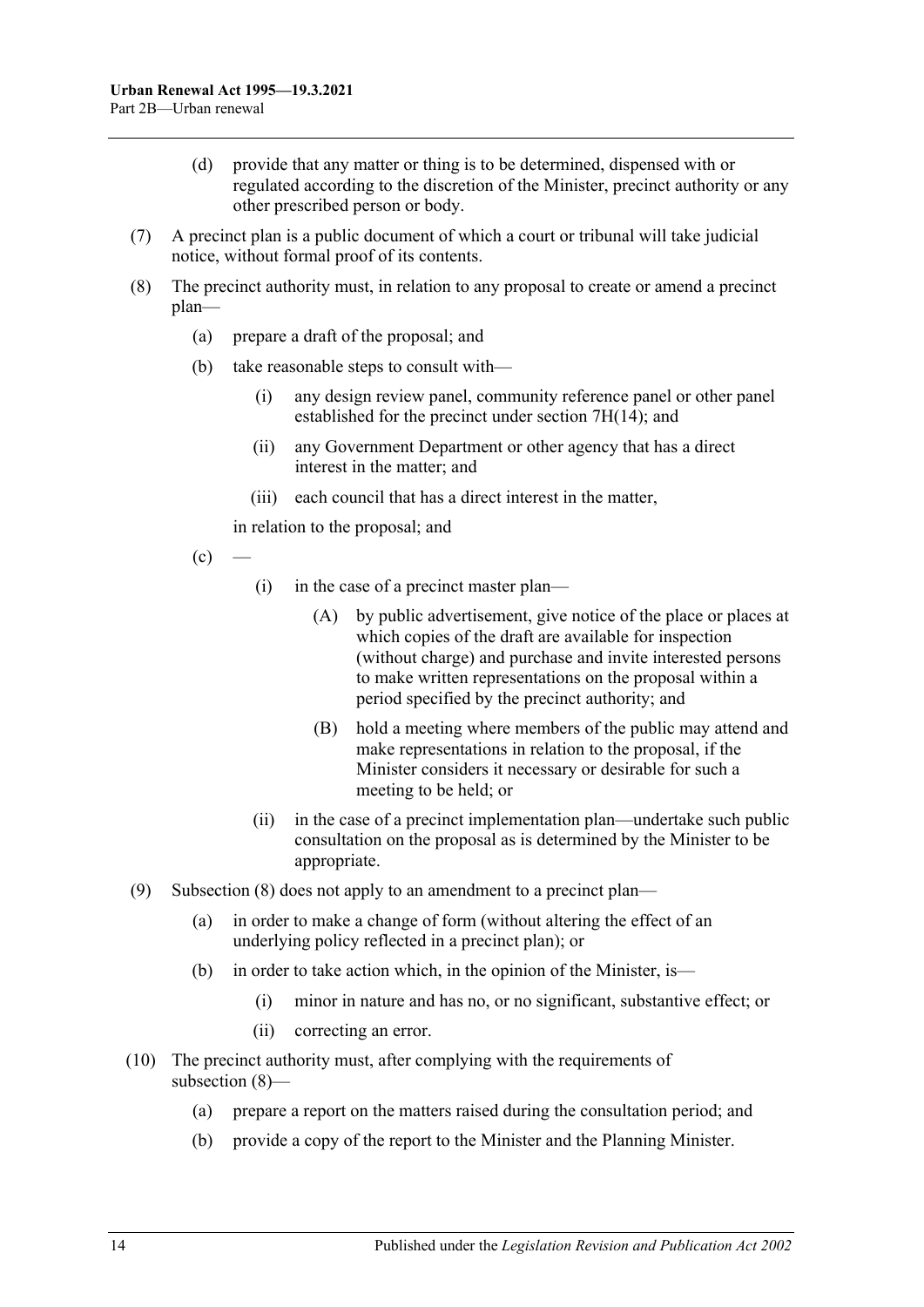- (11) The Minister and the Planning Minister must take into account the contents of the report received under [subsection](#page-13-1) (10)(b) before taking action under [subsection](#page-14-0) (13)(a) in relation to the precinct plan to which the report relates.
- <span id="page-14-1"></span>(12) The Minister may seek the advice of the State Planning Commission on a report received under [subsection](#page-13-1) (10)(b) (and, in particular, the State Planning Commission may consider and advise on the report in the context of the relevant report prepared by the State Planning Commission under section [7H\(12\)\)](#page-10-0).
- <span id="page-14-0"></span>(13) A precinct plan, or an amendment to a precinct plan—
	- (a) has no force or effect until—
		- (i) in the case of a precinct master plan—adopted by the Governor, on the recommendation of the Minister and the Planning Minister; or
		- (ii) in the case of a precinct implementation plan—adopted by the Minister; and
	- (b) may have effect from the date of publication in the Gazette, or from a later date specified in the precinct plan or amendment (as the case may be).
- (14) Section 74 of the *[Planning, Development and Infrastructure Act](http://www.legislation.sa.gov.au/index.aspx?action=legref&type=act&legtitle=Planning%20Development%20and%20Infrastructure%20Act%202016) 2016* applies to the adoption or amendment of a precinct master plan as if references in that section to an approval or amendment of a designated instrument under Part 5 of that Act were references to the adoption or amendment of a precinct master plan under this section.
- (15) The precinct authority must, as soon as is reasonably practicable after the adoption of a precinct plan—
	- (a) make appropriate provision for the publication of the precinct plan, including by publication in the Gazette; and
	- (b) ensure that copies of the precinct plan are reasonably available for inspection (without charge) and purchase by the public at a place or places determined by the precinct authority; and
	- (c) ensure that public notice is given of any amendment to a precinct plan within a reasonable time after the amendment is adopted or made (as the case may be).
- (16) The Minister must, as soon as is reasonably practicable after the adoption of a precinct plan, publish on a website determined by the Minister—
	- (a) a copy of a report provided to the Minister under [subsection](#page-13-2) (10); and
	- (b) any advice received from the State Planning Commission under [subsection](#page-14-1) (12) on the report.
- (17) The Governor may, on the recommendation of the Minister and the Planning Minister, by notice in the Gazette, revoke a precinct master plan.
- (18) The Minister may, by notice in the Gazette, revoke a precinct implementation plan.
- (19) The Minister must, within 28 days of the adoption of, or an amendment to, a precinct implementation plan, or the revocation of a precinct plan—
	- (a) provide a report on the matter to the Environment, Resources and Development Committee of the Parliament; and
	- (b) publish a copy of the report on a website determined by the Minister.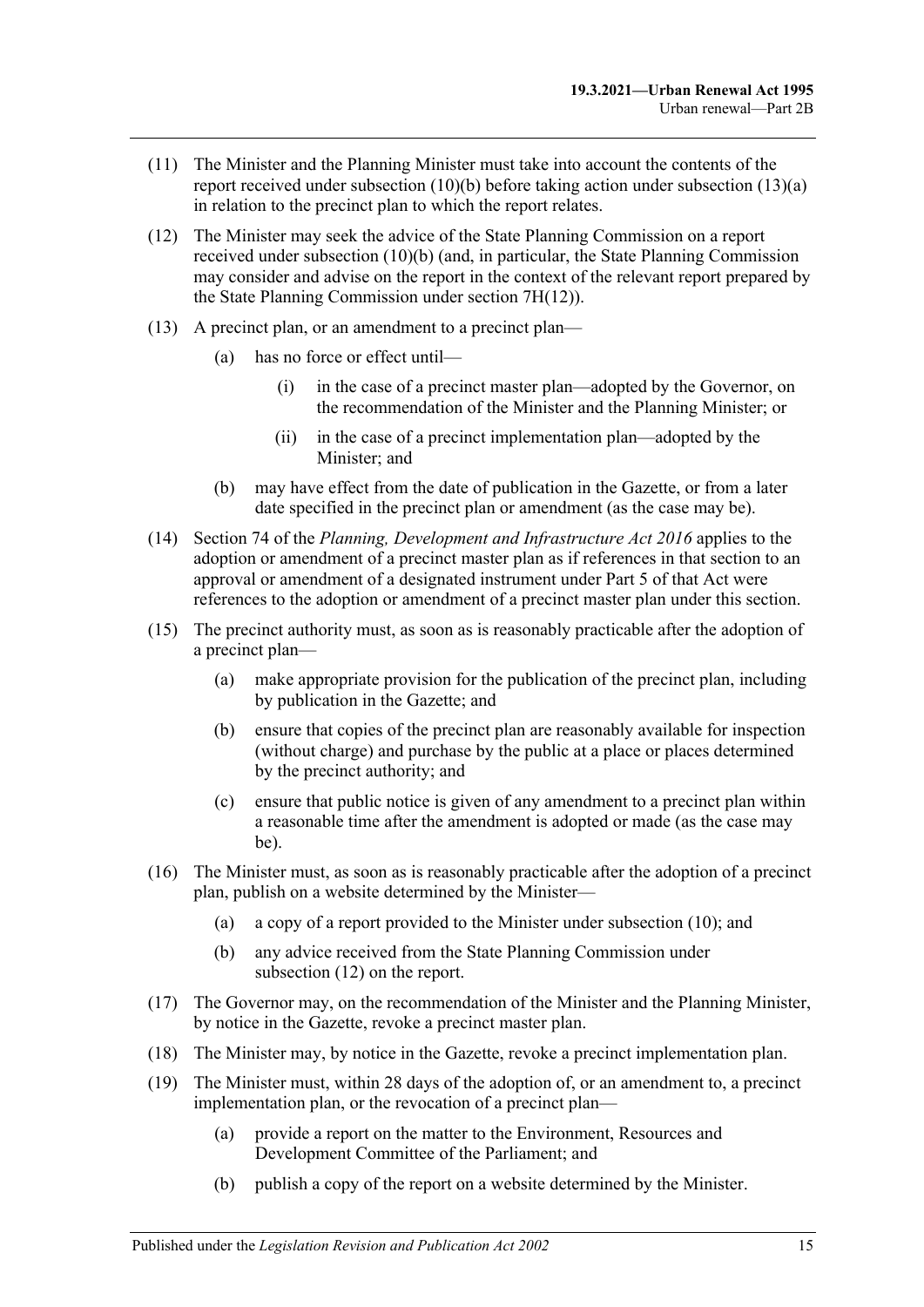## <span id="page-15-0"></span>**7J—Certain matters to apply for the purposes of the** *Planning, Development and Infrastructure Act 2016*

- (1) A relevant authority within the meaning of the *[Planning, Development and](http://www.legislation.sa.gov.au/index.aspx?action=legref&type=act&legtitle=Planning%20Development%20and%20Infrastructure%20Act%202016)  [Infrastructure Act](http://www.legislation.sa.gov.au/index.aspx?action=legref&type=act&legtitle=Planning%20Development%20and%20Infrastructure%20Act%202016) 2016* must accept that—
	- (a) a proposed development in a precinct is deemed-to-satisfy development for the purposes of that Act to the extent that the development is certified by the precinct authority as being deemed-to-satisfy development under section [7I\(2\)\(f\)](#page-12-0) of this Act; and
	- (b) a proposed division of land in a precinct satisfies the conditions specified in section 102(1)(c) or (d) of the *[Planning, Development and Infrastructure](http://www.legislation.sa.gov.au/index.aspx?action=legref&type=act&legtitle=Planning%20Development%20and%20Infrastructure%20Act%202016)  Act [2016](http://www.legislation.sa.gov.au/index.aspx?action=legref&type=act&legtitle=Planning%20Development%20and%20Infrastructure%20Act%202016)* to the extent that such satisfaction is certified by the precinct authority.
- (2) The Minister may, in appointing a precinct authority for a precinct under section [7H\(8\)\(c\),](#page-9-4) if the Minister considers it appropriate to do so, limit the powers of the precinct authority so that the precinct authority may not exercise the power referred to in subsection (1)(b).
- (3) Any requirement imposed by a council or the State Planning Commission under section 198 of the *[Planning, Development and Infrastructure Act](http://www.legislation.sa.gov.au/index.aspx?action=legref&type=act&legtitle=Planning%20Development%20and%20Infrastructure%20Act%202016) 2016* must be consistent with any provision made by the precinct authority under section  $7I(2)(g)$  of this Act.
- (4) The *[Planning, Development and Infrastructure Act](http://www.legislation.sa.gov.au/index.aspx?action=legref&type=act&legtitle=Planning%20Development%20and%20Infrastructure%20Act%202016) 2016* must be read subject to the operation of this section.

#### <span id="page-15-2"></span><span id="page-15-1"></span>**7K—Precinct authority may be authorised to exercise specified powers**

- (1) A precinct authority may, if authorised by the Governor to do so by regulation, exercise, in relation to a matter that is directly relevant to the management, development or enhancement of a precinct established under this Part, a specified statutory power—
	- (a) to grant an approval, consent, licence or exemption; or
	- (b) to provide a service or infrastructure; or
	- (c) to impose and recover a rate, levy or charge; or
	- (d) to make by-laws under the *[Local Government Act](http://www.legislation.sa.gov.au/index.aspx?action=legref&type=act&legtitle=Local%20Government%20Act%201999) 1999* or the *[Local](http://www.legislation.sa.gov.au/index.aspx?action=legref&type=act&legtitle=Local%20Government%20Act%201934)  [Government Act](http://www.legislation.sa.gov.au/index.aspx?action=legref&type=act&legtitle=Local%20Government%20Act%201934) 1934*; or
	- (e) prescribed under this paragraph by regulation.
- <span id="page-15-5"></span><span id="page-15-4"></span><span id="page-15-3"></span>(2) If an authorisation is given under [subsection](#page-15-2) (1)—
	- (a) in the case of a power to grant an approval, consent, licence or exemption—
		- (i) the statutory power may be exercised by the precinct authority as if the power had been duly delegated to it by the authority, body or person in whom the power is primarily vested; and
		- (ii) the precinct authority must consult with the authority, body or person in relation to the exercise of the power (but is not bound to comply with directions as to the exercise of the power given by that authority, body or person); and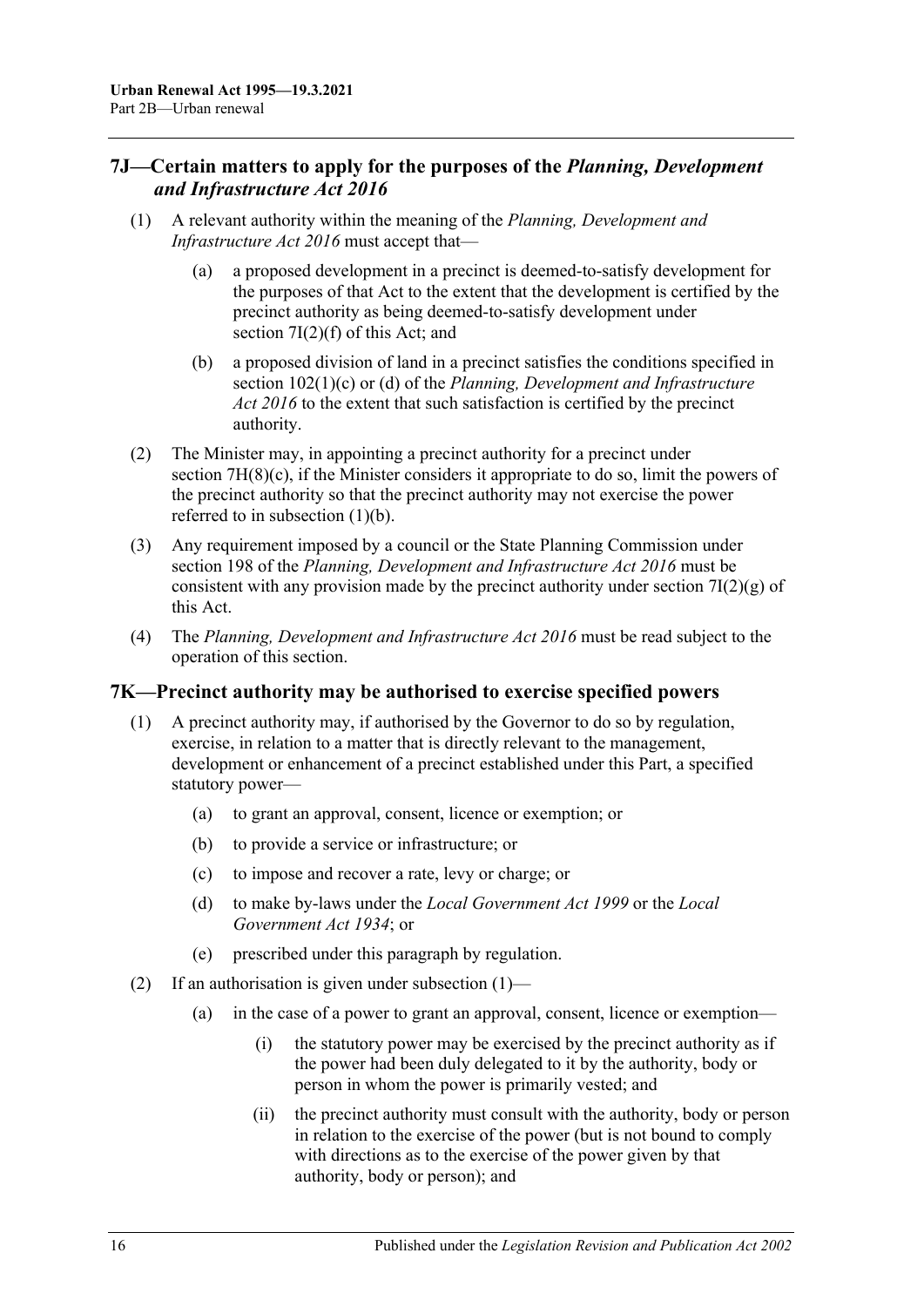- <span id="page-16-0"></span>(b) any statutory provisions governing, or incidental to, the exercise of the power must be observed by the precinct authority as if it were the authority, body or person in whom the power is primarily vested; and
- <span id="page-16-1"></span>(c) without limiting [paragraph](#page-16-0) (b), the precinct authority may exercise any other statutory power that is necessary or expedient for, or incidental to, the proper exercise of the statutory power that is authorised to be exercised by the Governor under [subsection](#page-15-2) (1); and
- (d) any statutory provisions for appeal against or review of a decision to exercise, or to refrain from exercising—
	- (i) a statutory power that is authorised to be exercised by the Governor under [subsection](#page-15-2) (1); or
	- (ii) a statutory power under [paragraph](#page-16-1) (c),

apply in relation to a decision by the precinct authority in relation to the exercise of the power.

- (3) If a precinct authority makes a by-law under the *[Local Government Act](http://www.legislation.sa.gov.au/index.aspx?action=legref&type=act&legtitle=Local%20Government%20Act%201999) 1999* or the *[Local Government Act](http://www.legislation.sa.gov.au/index.aspx?action=legref&type=act&legtitle=Local%20Government%20Act%201934) 1934* under [subsection](#page-15-3) (1)(d), the by-law—
	- (a) cannot be altered without the consent of the precinct authority; and
	- (b) is revoked if—
		- (i) the regulation under this section giving the authorisation to make by-laws is revoked; or
		- (ii) the relevant precinct is dissolved.
- <span id="page-16-3"></span><span id="page-16-2"></span>(4) Without limiting [subsection](#page-15-2) (1), a precinct authority may, if authorised by the Governor to do so by regulation, in relation to raising revenue for the purposes of the management, development or enhancement of a precinct established under this Part—
	- (a) impose a rate under the *[Local Government Act](http://www.legislation.sa.gov.au/index.aspx?action=legref&type=act&legtitle=Local%20Government%20Act%201999) 1999* (as if it were a council); and
	- (b) require a council to collect the rate on behalf of the precinct authority.
- (5) If a rate is imposed under [subsection](#page-16-2) (4)—
	- (a) Chapter 10 of the *[Local Government Act](http://www.legislation.sa.gov.au/index.aspx?action=legref&type=act&legtitle=Local%20Government%20Act%201999) 1999* will apply subject to any modifications prescribed by the regulations; and
	- (b) the council must comply with the requirement made by the precinct authority (and make a payment to the precinct authority of the amount recovered on account of the imposition of the rate); and
	- (c) the precinct authority is liable to pay to the council an amount determined in accordance with the regulations on account of the costs of the council in complying with the requirements imposed by the precinct authority (which may be set off against the amount payable by the council to the precinct authority); and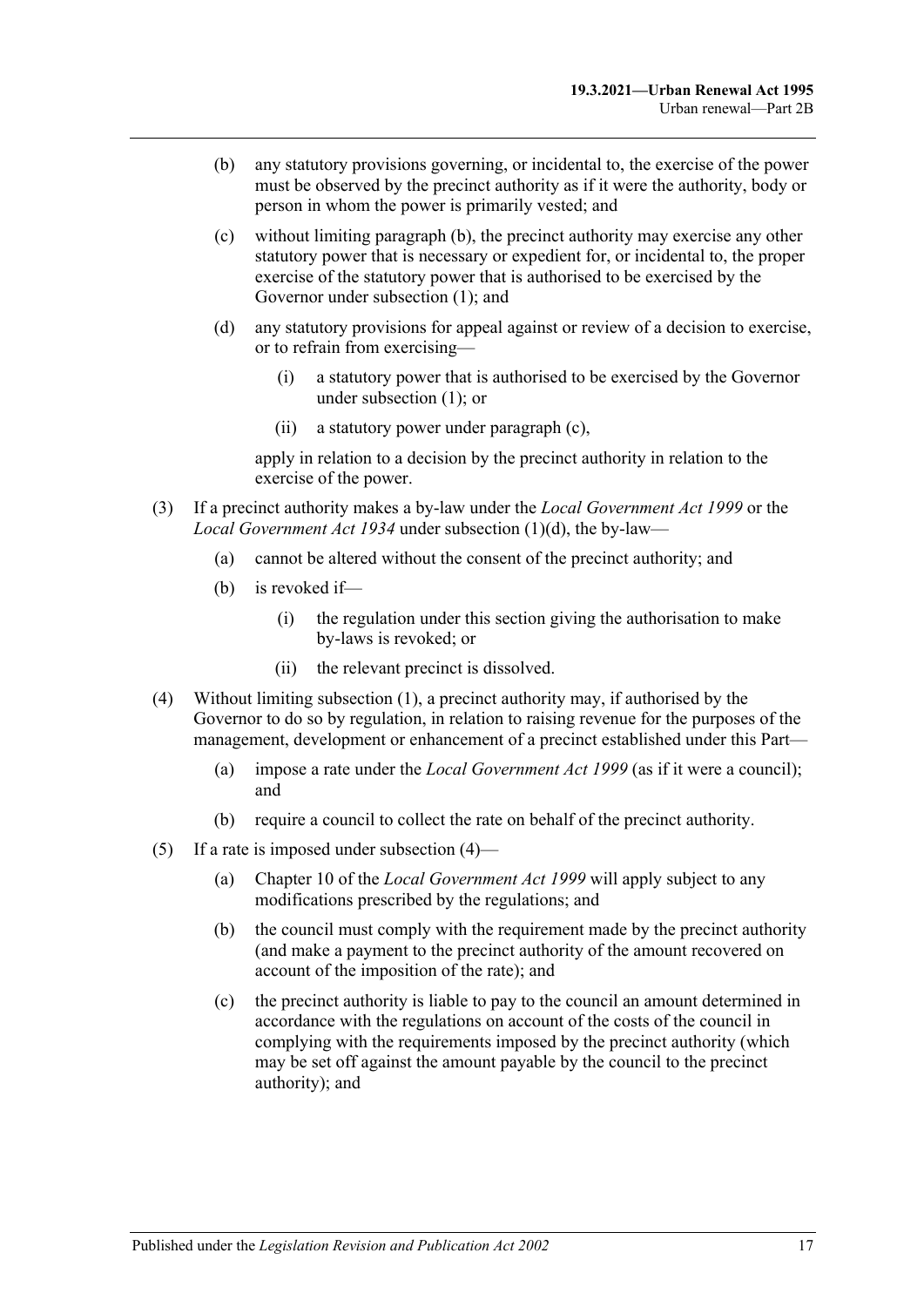- (d) if the precinct to which the rate relates is dissolved—the council may, for a period of 5 years, or such longer period as the Minister may allow, continue to impose any rate imposed by the precinct authority under [subsection](#page-16-3) (4)(a) and applying at the time of the dissolution (and, to avoid doubt, a rate continued under this paragraph is to be treated as if it were a rate imposed under [subsection](#page-16-3)  $(4)(a)$ ).
- (6) If a regulation is made under this section, the Minister must as soon as practicable after the publication of the regulation, prepare a report on the matter (which must include details of any submissions made by a council in consultation under [subsection](#page-17-3) (8)) and cause copies of the report to be laid before both Houses of Parliament.
- (7) A regulation made under [subsection](#page-15-4)  $(1)(e)$  cannot come into operation until the time has passed during which the regulation may be disallowed by resolution of either House of Parliament.
- <span id="page-17-3"></span>(8) A regulation cannot be made under—
	- (a) [subsection](#page-15-5) (1)(c) authorising the exercise of a power under the *[Local](http://www.legislation.sa.gov.au/index.aspx?action=legref&type=act&legtitle=Local%20Government%20Act%201999)  [Government Act](http://www.legislation.sa.gov.au/index.aspx?action=legref&type=act&legtitle=Local%20Government%20Act%201999) 1999* in relation to the imposition or recovery of a rate, levy or charge; or
	- (b) [subsection](#page-16-2) (4),

except after consultation with the relevant council.

(9) The *[Subordinate Legislation Act](http://www.legislation.sa.gov.au/index.aspx?action=legref&type=act&legtitle=Subordinate%20Legislation%20Act%201978) 1978* applies to a regulation made under this section as if references in that Act to the Legislative Review Committee of the Parliament were references to the Environment, Resources and Development Committee of the Parliament.

#### <span id="page-17-0"></span>**7L—Governor may grant concession or make variation in relation to taxes etc on land within precinct**

- <span id="page-17-4"></span>(1) The Governor may, by regulation, with respect to land within a precinct, grant a concession or make a variation in relation to taxes, rates or charges imposed by or under an Act which apply in relation to the land (including so as to modify the provisions of another Act) and any such regulation will have effect according to its terms and despite the provisions of the other Act.
- (2) A regulation cannot be made under [subsection](#page-17-4) (1) in relation to rates or charges imposed under the *[Local Government Act](http://www.legislation.sa.gov.au/index.aspx?action=legref&type=act&legtitle=Local%20Government%20Act%201999) 1999* except after consultation with the relevant council.

## <span id="page-17-1"></span>**7M—Council by-laws to be consistent with precinct plan**

If a by-law made by a council under the *[Local Government Act](http://www.legislation.sa.gov.au/index.aspx?action=legref&type=act&legtitle=Local%20Government%20Act%201999) 1999* or the *[Local](http://www.legislation.sa.gov.au/index.aspx?action=legref&type=act&legtitle=Local%20Government%20Act%201934)  [Government Act](http://www.legislation.sa.gov.au/index.aspx?action=legref&type=act&legtitle=Local%20Government%20Act%201934) 1934* relating to a precinct is inconsistent with a precinct plan, the precinct plan prevails to the extent of the inconsistency.

## <span id="page-17-2"></span>**7N—Consultation with LGA on prescribed classes of regulations**

(1) A regulation of a prescribed class cannot be made for the purposes of this Part unless the Minister has given the LGA notice of the proposal to make the regulation and given consideration to any submission made by the LGA within a period (of between 3 and 6 weeks) specified by the Minister.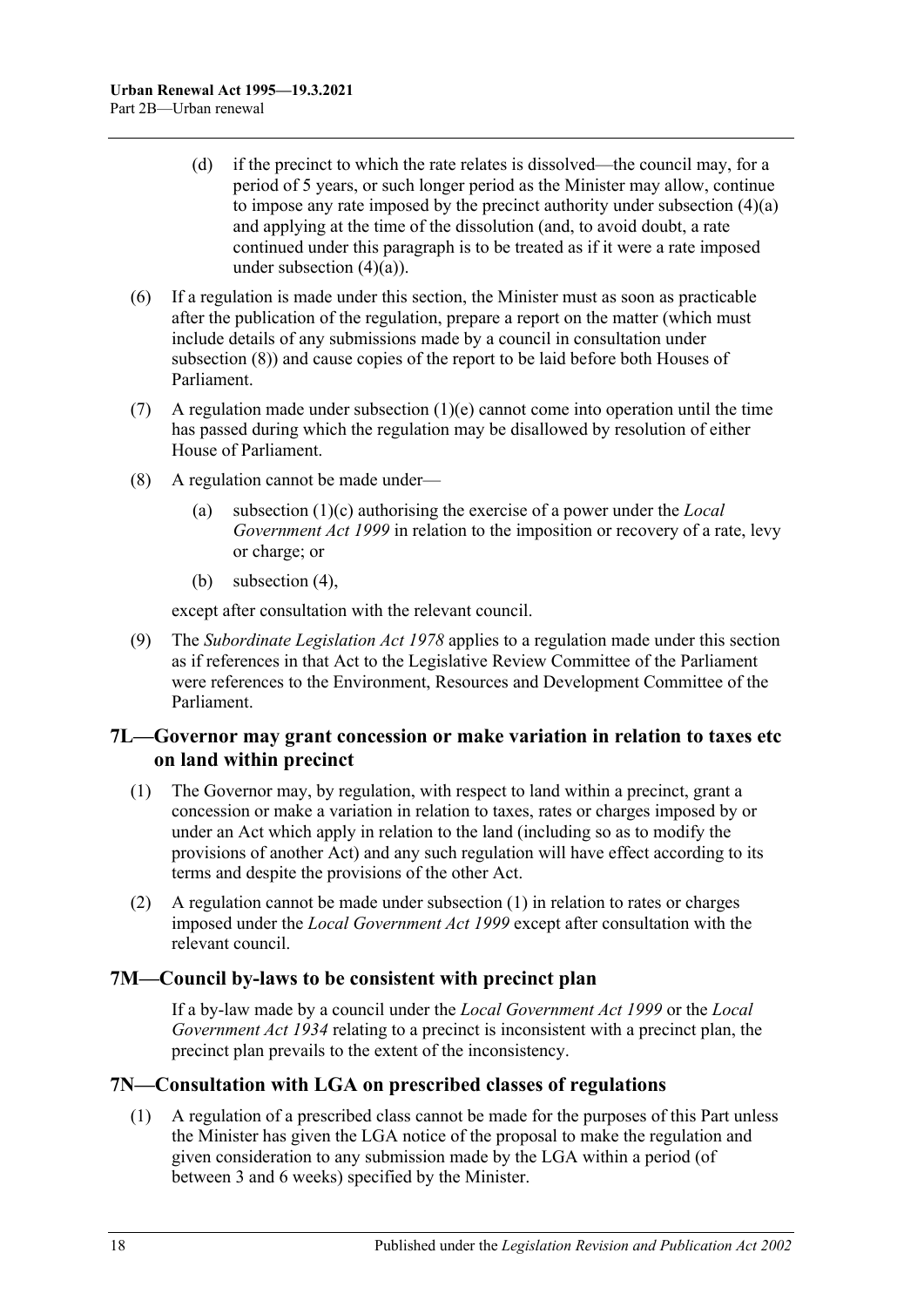(2) In this section—

*LGA* means the Local Government Association of South Australia.

# <span id="page-18-1"></span><span id="page-18-0"></span>**Part 3—Statutory corporations**

#### **Division 1—Formation of statutory corporations**

#### <span id="page-18-2"></span>**8—Formation of bodies**

- (1) The Governor may, by regulation, establish—
	- (a) a statutory corporation under this Act;
	- (b) a subsidiary of a statutory corporation under this  $Act.$ <sup>1</sup>
- <span id="page-18-4"></span>(2) Regulations establishing a statutory corporation—
	- (a) must name the body; and
	- (b) must provide for the constitution of a board of management as the body's governing body; and
	- (c) must specify the functions of the body; and
	- (d) may limit the powers of the body; and
	- (e) may specify procedures that will be followed in the event of a proposal to dissolve the body; and
	- (f) may make other provisions (not inconsistent with this Act) that in the opinion of the Governor are necessary or expedient for the purposes of the body.
- <span id="page-18-3"></span>(3) A statutory corporation—
	- (a) is a body corporate; and
	- (b) subject to a limitation imposed by or under an Act, has all the powers of a natural person together with the powers specifically conferred on it by or under this Act or other Acts.
- (4) The Governor may, by regulation—
	- (a) alter the name of a statutory corporation; or
	- (b) vary the constitution of the board of management of a statutory corporation; or
	- (c) alter the functions of a statutory corporation; or
	- (d) alter or limit the powers of a statutory corporation; or
	- (e) make other provisions (not inconsistent with this Act) that in the opinion of the Governor are necessary or expedient for the purposes of the statutory corporation.
- (5) The Governor may, by regulation—
	- (a) dissolve a body established under this section; and
	- (b) transfer the assets, rights and liabilities of a body dissolved under this provision (either as a whole or in separate parcels specified by regulation)—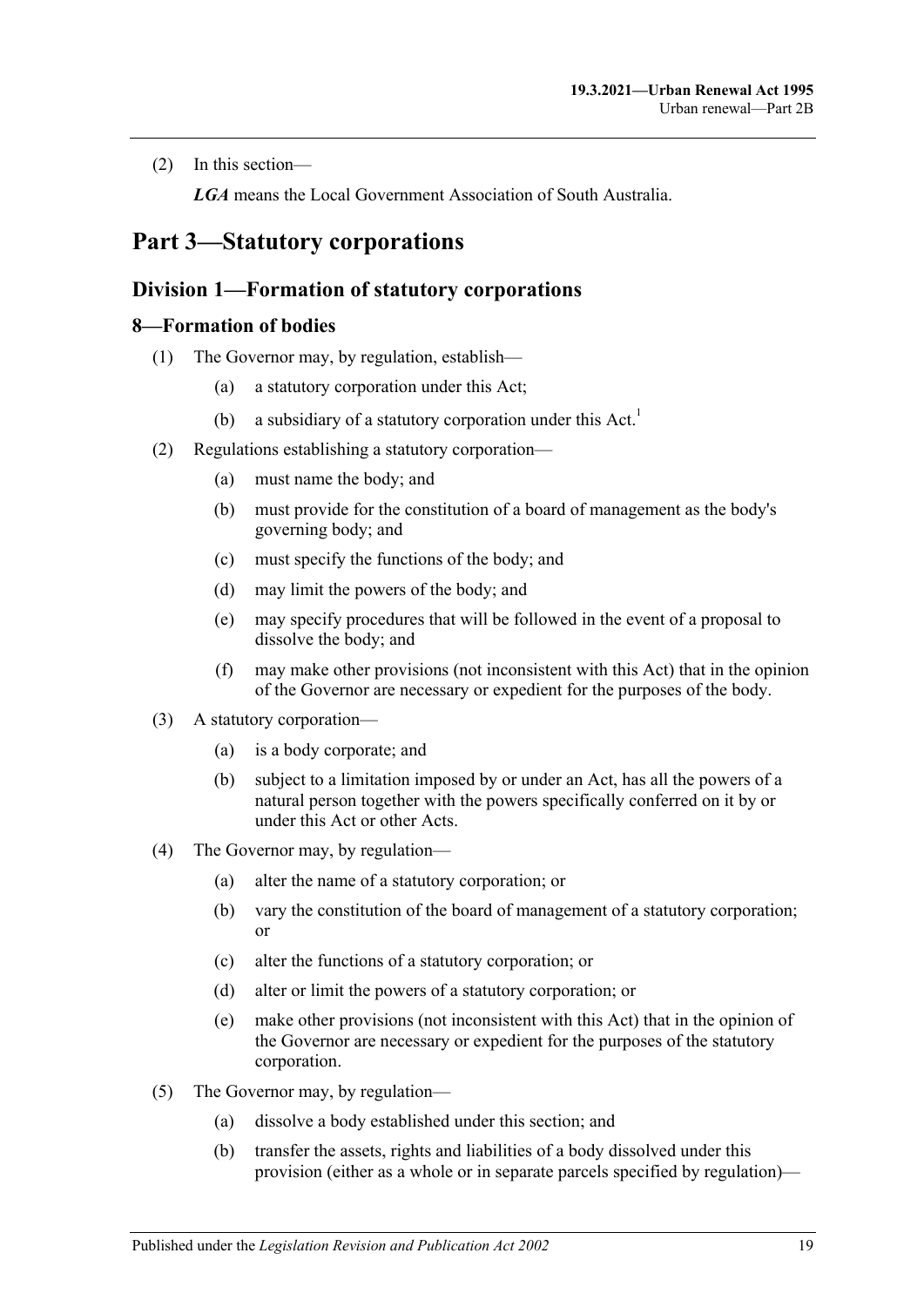- (i) to the Minister; or
- (ii) to another statutory corporation; or
- (iii) to SAHT; or
- (iv) to the Crown, or to another agent or instrumentality of the Crown (not established under this Act); or
- (v) with the agreement with the person or body—to a person or body that is not an agent or instrumentality of the Crown; and
- (c) make other provisions that in the opinion of the Governor are necessary or expedient in connection with the dissolution of the body.
- (6) However, if a regulation is in force under [paragraph](#page-18-3) (e) of [subsection](#page-18-4) (2) in respect of the statutory corporation, a statutory corporation must not be dissolved unless the Governor is satisfied that any relevant procedure prescribed under that paragraph has been followed.
- (7) If a regulation establishing a statutory corporation under this section is disallowed by either House of Parliament, the assets, rights and liabilities of the statutory corporation become assets, rights and liabilities of the Minister.

**Note—**

1 A subsidiary will also be a statutory corporation for the purposes of this Act.

## <span id="page-19-0"></span>**Division 2—Ministerial control**

#### <span id="page-19-1"></span>**9—Ministerial control**

A statutory corporation is subject to the control and direction of the Minister.

## <span id="page-19-2"></span>**Division 3—Boards**

#### <span id="page-19-3"></span>**10—Appointment of boards of statutory corporations**

- (1) A member of a board is appointed by the Governor on conditions determined by the Governor and for a term, not exceeding three years, determined by the Governor and, at the expiration of the term of appointment, is eligible for reappointment.
- (2) The Governor must appoint a member of a board as the board's presiding member.
- (3) The Governor may appoint a suitable person to be the deputy of a member of a board and to act as a member of a board during a period of absence of the member (and a reference in this Act to a member of a board will be taken to include, unless the contrary intention appears, a reference to a deputy while acting as a member of a board).
- <span id="page-19-4"></span>(4) The Governor may remove a member of a board from office—
	- (a) for breach of, or non-compliance with, a condition of appointment, or on any other basis specified in the instrument of appointment or under an agreement between the Minister and the member; or
	- (b) for misconduct; or
	- (c) for failure or incapacity to carry out official duties satisfactorily; or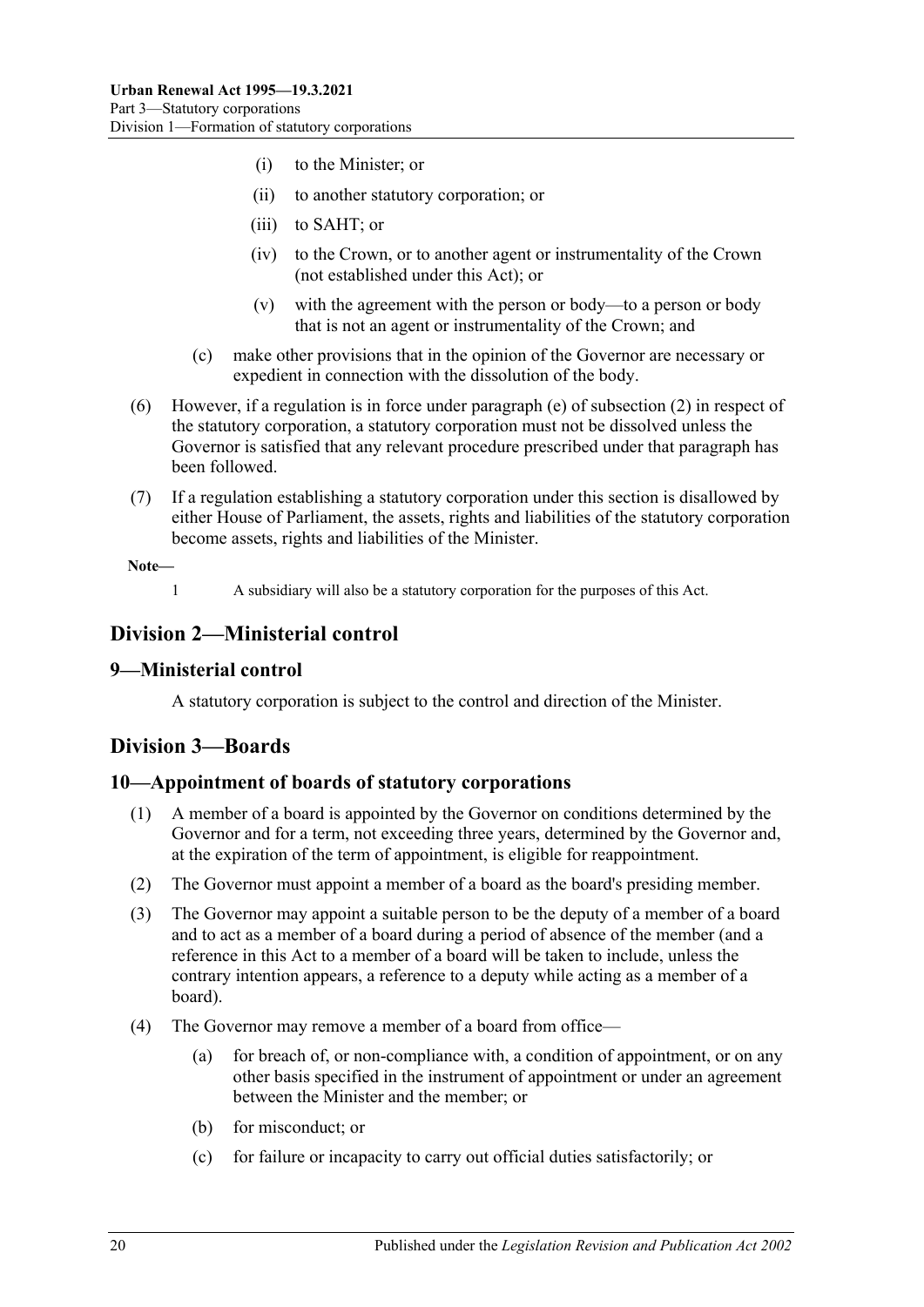- (d) if serious irregularities have occurred in the conduct of the board's affairs or the board has failed to carry out its functions satisfactorily and the board's membership should, in the opinion of the Governor, be reconstituted for that reason.
- (5) The office of a member of a board becomes vacant if the member—
	- (a) dies; or
	- (b) completes a term of office and is not reappointed; or
	- (c) resigns by written notice to the Minister; or
	- (d) is convicted of an indictable offence or sentenced to imprisonment for an offence; or
	- (e) is removed from office under [subsection](#page-19-4) (4).
- (6) On the office of a member of a board becoming vacant, the Governor may appoint a person to the vacant office.

## <span id="page-20-0"></span>**11—Allowances and expenses**

A member of a board is entitled to remuneration, allowances and expenses determined by the Governor.

#### <span id="page-20-1"></span>**14—Validity of acts**

(1) An act or proceeding of a board is not invalid by reason only of a vacancy in its membership or a defect in the appointment of a member.

#### <span id="page-20-2"></span>**15—Proceedings**

- (1) The member appointed to chair meetings of a board will preside at meetings of the board or, in the absence of that member, a member chosen by those present will preside.
- (2) A quorum of a board consists of a number ascertained by dividing the total number of members by half, ignoring any fraction resulting from the division, and adding one (and no business may be transacted at a meeting of the board unless a quorum is present).
- (3) A decision carried by a majority of votes cast by members at a meeting of a board is a decision of the board.
- (4) Each member present at a meeting of a board has one vote on a question arising for decision and, if the votes are equal, the member presiding at the meeting has a second or casting vote.
- (5) A resolution of a board—
	- (a) of which prior notice was given to members of the board in accordance with procedures determined by the board; and
	- (b) in which at least the majority of members of the board expressed their concurrence in writing,

will be taken to be a decision of the board made at a meeting of the board.

(6) A board must have accurate minutes kept of its proceedings.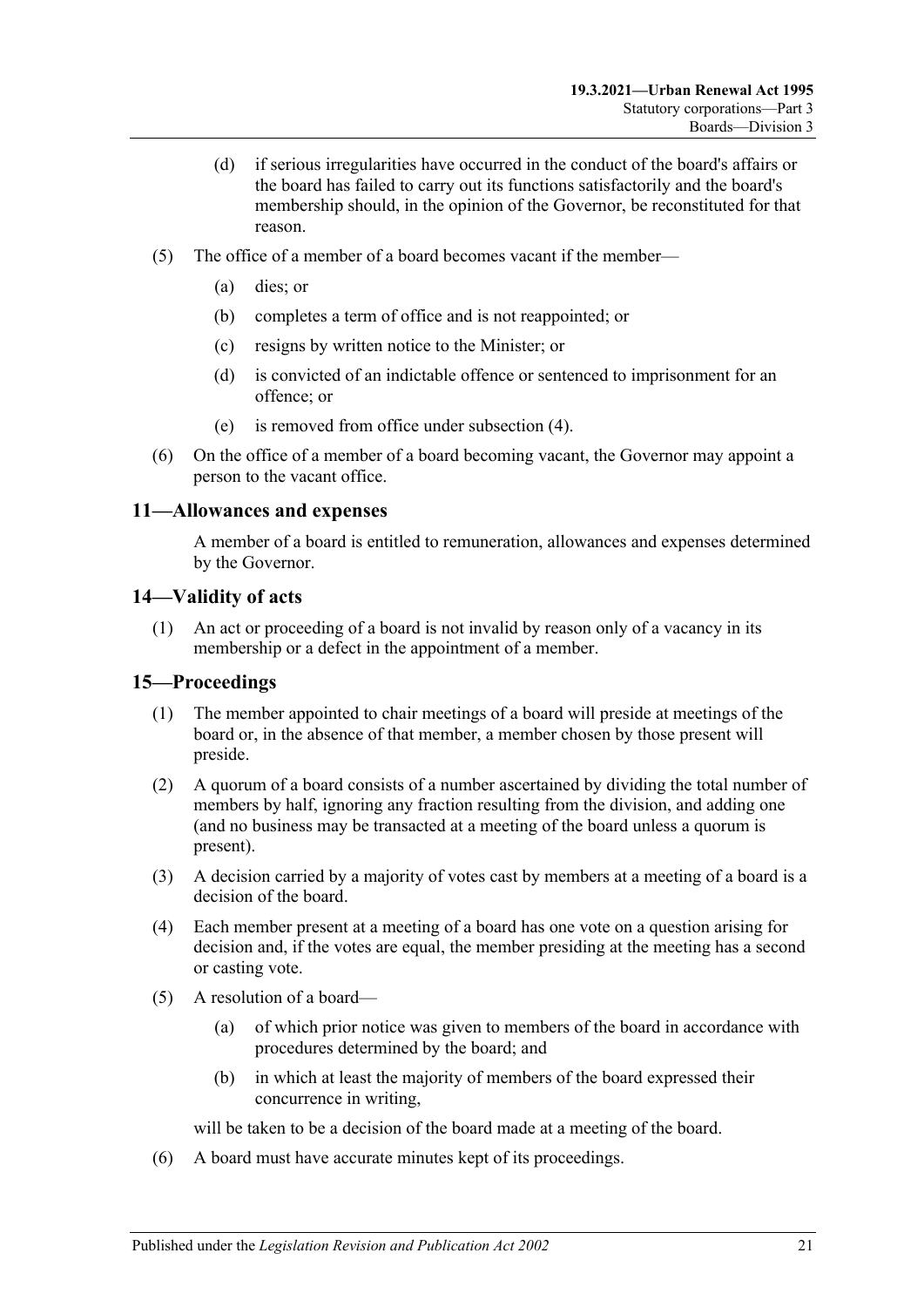(7) Subject to this Act, a board may determine its own procedures.

#### <span id="page-21-3"></span><span id="page-21-0"></span>**16—General management duties of board**

- (1) The board of a statutory corporation is responsible to the Minister for overseeing the operations of the statutory corporation (and any subsidiary) with the goal of—
	- (a) securing continuing improvements in performance; and
	- (b) protecting the long term viability of the statutory corporation and the Crown's financial and other interests in the statutory corporation.
- (2) Without limiting the effect of [subsection](#page-21-3) (1), the board must for that purpose ensure as far as practicable—
	- (a) that appropriate strategic and operational plans and targets are established; and
	- (b) that the statutory corporation (and any subsidiary) have appropriate management structures and systems for monitoring management performance against plans and targets and that corrective action is taken when necessary; and
	- (c) that appropriate systems and practices are established for management and financial planning and control, including systems and practices for the maintenance of accurate and comprehensive records of all transactions, assets and liabilities and physical and human resources of the statutory corporation (and any subsidiary); and
	- (d) that all such plans, targets, structures, systems and practices are regularly reviewed and revised as necessary to address changing circumstances and reflect best current commercial practices; and
	- (e) that the Minister receives regular reports on the performance of the statutory corporation (and any subsidiary), and on the initiatives of the board; and
	- (f) that the Minister is advised, as soon as practicable, of any material development that affects the financial or operating capacity of the statutory corporation (or any subsidiary) or gives rise to an expectation that the corporation (or any subsidiary) may not be able to meet its debts as and when they fall due.

## <span id="page-21-1"></span>**Division 4—Staff etc**

#### <span id="page-21-2"></span>**17—Staff**

- (1) The Minister will, after consultation with the Chief Executive of the Department and the statutory corporation, determine the staffing arrangements for a statutory corporation (and such staff will, subject to this Act or unless the Minister otherwise determines, be Public Service employees).
- (2) A statutory corporation may, with the approval of the Minister or under an authorisation conferred by regulation, engage agents or consultants, and enter into other forms of contract for the provision of services.
- (3) A statutory corporation may, by arrangement with the appropriate authority, make use of the services, facilities or staff of a government department, agency or instrumentality.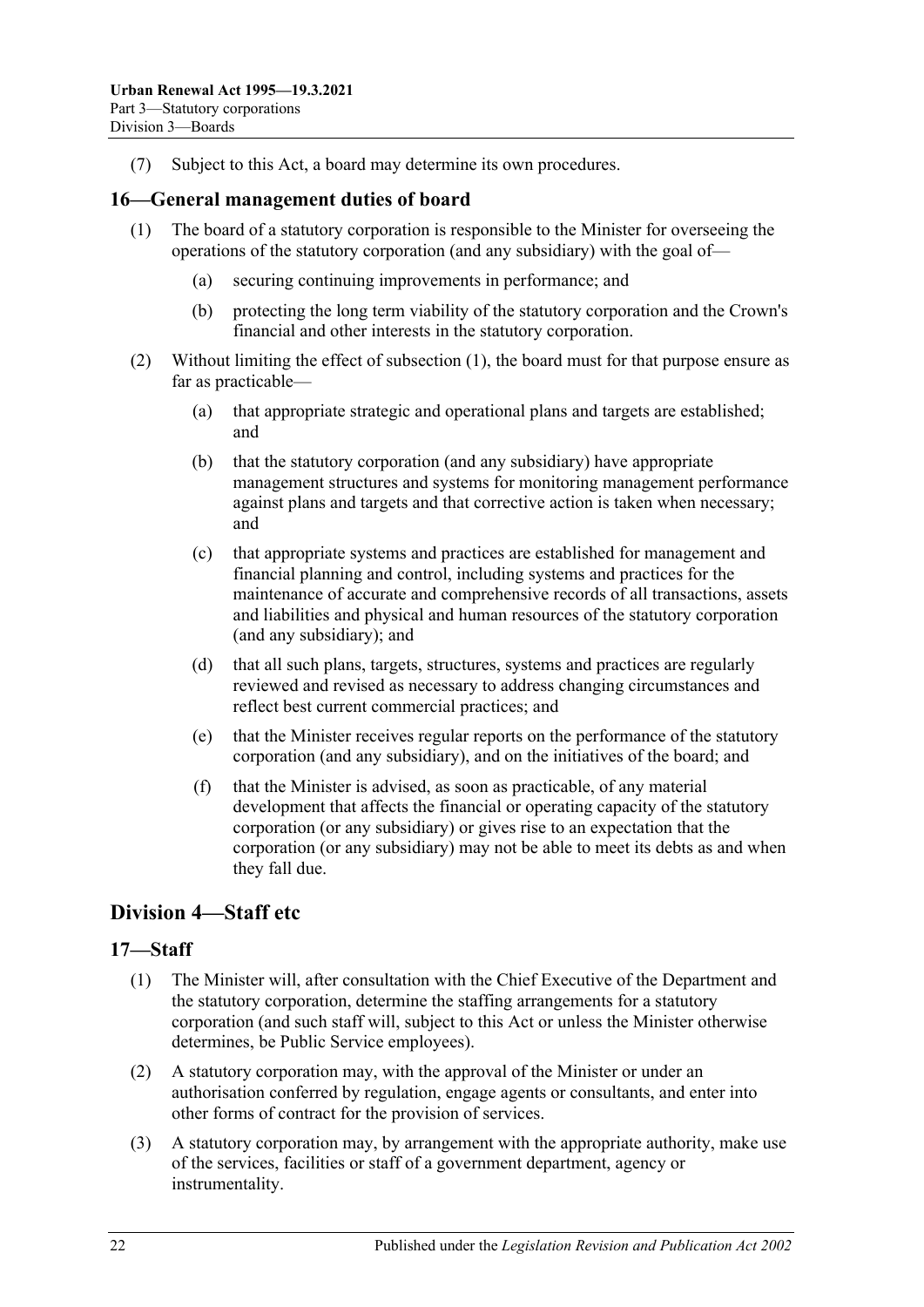- <span id="page-22-5"></span>(4) *HomeStart Finance* (a statutory corporation under this Act) is declared not to be a national system employer for the purposes of the *Fair Work Act 2009* of the Commonwealth.
- (5) The Governor may, by proclamation, fix a day on which [subsection](#page-22-5) (4) will expire.

## <span id="page-22-0"></span>**Division 5—Committees and delegations**

#### <span id="page-22-1"></span>**18—Committees**

- (1) A board must establish such committees (including advisory committees or subcommittees) as the Minister may require.
- (2) A board may establish such other committees (including advisory committees or subcommittees) as the board thinks fit.
- (3) Subject to a direction of the Minister, the membership of a committee will be determined by the board that established the committee and may, but need not, consist of, or include, members of the board.
- <span id="page-22-6"></span>(4) The procedures to be observed in relation to the conduct of the business of a committee will be—
	- (a) as determined by the Minister or the relevant board; or
	- (b) insofar as the procedure is not determined under [paragraph](#page-22-6) (a), as determined by the committee.

#### <span id="page-22-2"></span>**19—Delegations**

- (1) A board may delegate a function or power conferred on or vested in the board (or its statutory corporation) under this Act—
	- (a) to a specified person or body; or
	- (b) to a person occupying a specified office or position.
- (2) A delegation—
	- (a) may be made subject to conditions and limitations specified in the instrument of delegation; and
	- (b) if the instrument of delegation so provides, may be further delegated by the delegate; and
	- (c) is revocable at will and does not prevent the board from acting itself in a matter.

## <span id="page-22-3"></span>**Division 6—Operational, property and financial matters**

#### <span id="page-22-4"></span>**20—Common seal**

A statutory corporation must have a common seal and if a document appears to bear the common seal of the statutory corporation, it will be presumed in the absence of proof to the contrary that the common seal of the statutory corporation was properly affixed to the document.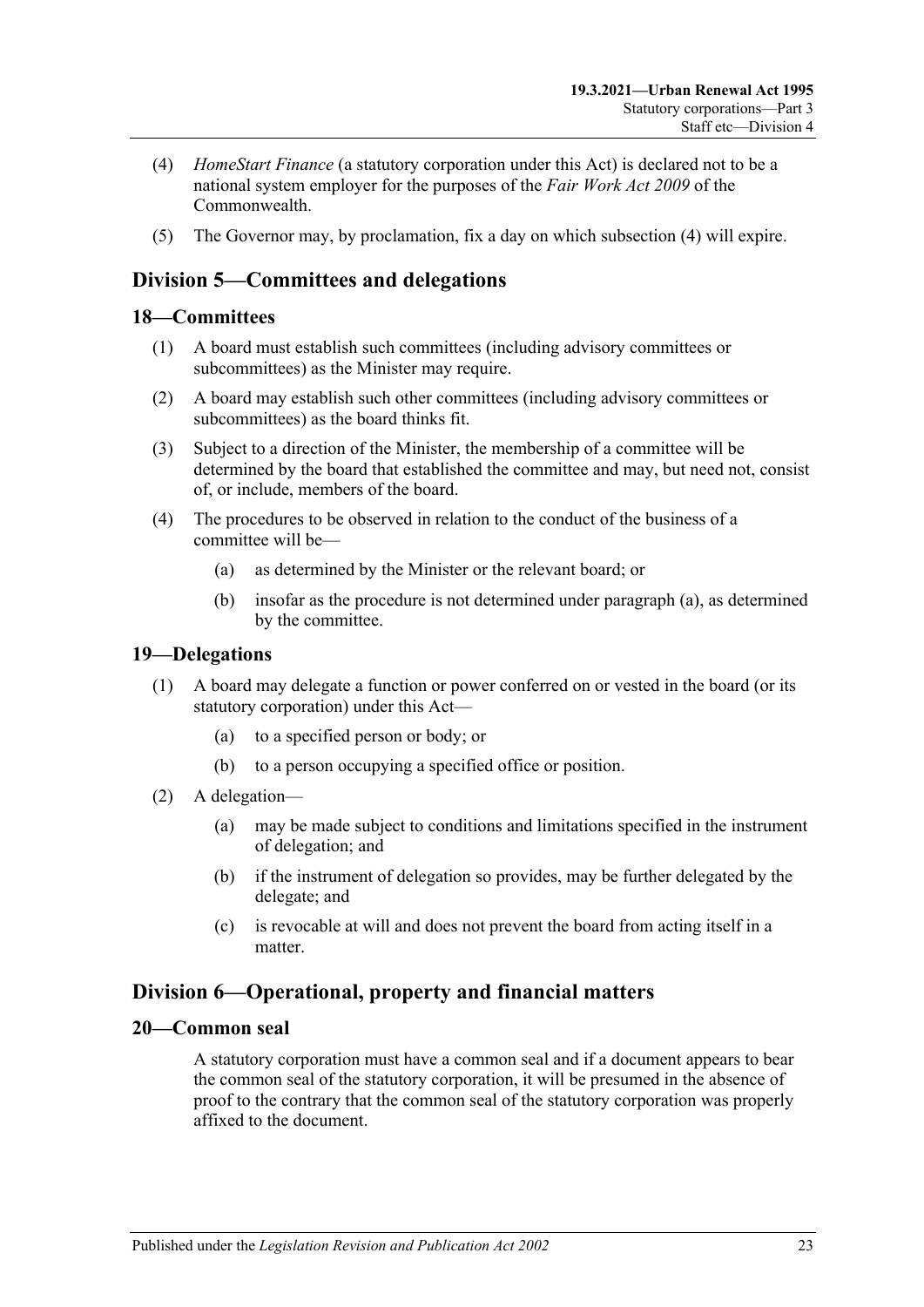## <span id="page-23-0"></span>**21—Specific powers**

- (1) Without limiting another provision of this Act, but subject to a limitation or condition imposed by the Minister in relation to the statutory corporation, a statutory corporation may—
	- (a) sue and be sued;
	- (b) acquire, hold, deal with and dispose of real and personal property (or an interest in real or personal property), and grant or hold a lease or licence;
	- (c) with the approval of the Minister or as authorised by regulation—acquire, hold, deal with and dispose of shares in, or securities issued by, another body corporate, or participate in the formation of another body;
	- (d) with the approval of the Minister or as authorised by regulation—borrow money and obtain other forms of financial accommodation;
	- (e) establish and operate ADI accounts and invest money;
	- (f) enter into any kind of contract or arrangement;
	- (g) exercise other powers conferred by regulation;
	- (h) exercise other powers that are necessary, expedient or incidental to the functions of the statutory corporation.
- <span id="page-23-4"></span><span id="page-23-3"></span>(2) A statutory corporation must not establish a trust scheme or a partnership or other scheme or arrangement for sharing of profits or joint venture with another person or undertake an operation or transaction pursuant to such a scheme or arrangement.
- (3) However, [subsection](#page-23-3) (2) does not apply if—
	- (a) the statutory corporation is acting with the approval of the Minister; or
	- (b) the other party to the scheme or arrangement is another statutory corporation or SAHT; or
	- (c) a regulation provides that [subsection](#page-23-3) (2) does not apply to the statutory corporation.
- (4) The Minister must obtain the concurrence of the Treasurer before giving an approval under [subsection](#page-23-4) (1)(d).

## <span id="page-23-1"></span>**22—Property to be held on behalf of Crown**

A statutory corporation holds its property on behalf of the Crown.

## <span id="page-23-5"></span><span id="page-23-2"></span>**23—Transfer of property etc**

- <span id="page-23-6"></span>(1) The Minister may with the concurrence of the Treasurer, by notice in the Gazette—
	- (a) transfer an asset, right or liability of the Minister to a statutory corporation or to SAHT;
	- (b) transfer an asset, right or liability of a statutory corporation—
		- (i) to the Minister; or
		- (ii) to another statutory corporation; or
		- (iii) to SAHT; or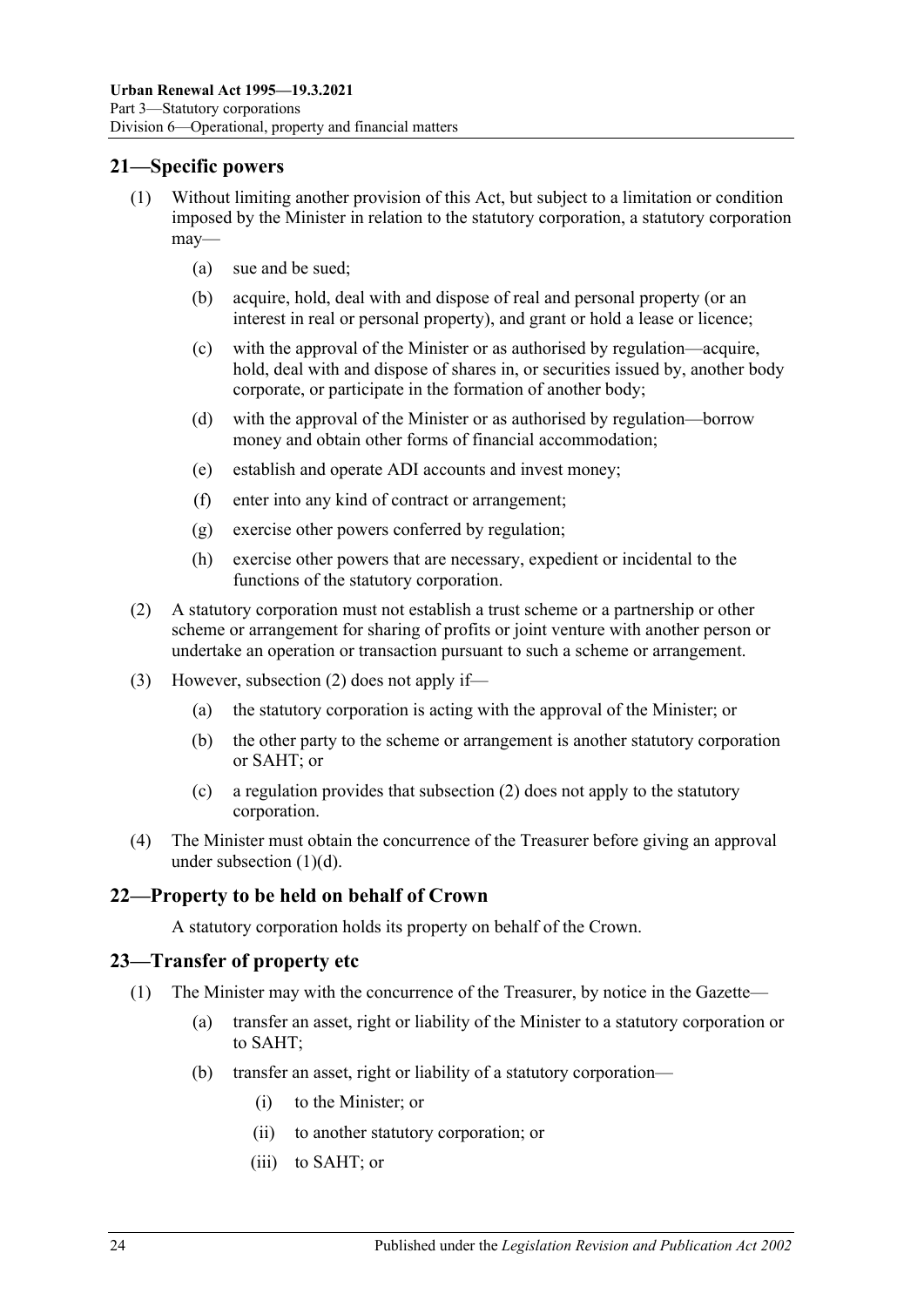- (iv) to the Crown, or to another agent or instrumentality of the Crown (not established under this Act); or
- (v) in prescribed circumstances, subject to prescribed conditions (if any), and with the agreement of the person or body—to a person or body that is not an agent or instrumentality of the Crown;
- (c) on the revocation of a precinct plan under [Part 2B,](#page-7-3) transfer an asset, right or liability of a statutory corporation or an agent or instrumentality of the Crown to a person or body that is not an agent or instrumentality of the Crown, with the agreement of the person or body.
- (2) A notice under [subsection](#page-23-5) (1) may make other provisions that in the opinion of the Minister are necessary or expedient in connection with the relevant transfer.
- (3) However, the Minister must not act under [subsection](#page-23-6)  $(1)(b)$  if to do so would contravene an express agreement entered into by the Minister that limits the Minister's powers in relation to the statutory corporation.

## <span id="page-24-2"></span><span id="page-24-0"></span>**24—Securities**

- (1) A statutory corporation may, with the approval of the Minister—
	- (a) grant a mortgage or charge over an asset of the statutory corporation; or
	- (b) enter into a contract of guarantee or indemnity; or
	- (c) issue debentures or promissory notes that are charged over the assets of the statutory corporation generally, or over specified assets of the statutory corporation; or
	- (d) issue inscribed debenture stock in accordance with a scheme prescribed by the regulations.
- (2) The Minister must obtain the concurrence of the Treasurer before giving an approval under [subsection](#page-24-2) (1).
- (3) A liability of a statutory corporation incurred with the concurrence of the Treasurer is guaranteed by the Treasurer.

## <span id="page-24-1"></span>**25—Tax and other liabilities**

- (1) The Treasurer may require a statutory corporation to pay all or specified rates, duties, taxes and imposts, and to assume other liabilities and duties (either generally or of a specified kind), as would apply under the law of the State if the statutory corporation were a public company.
- <span id="page-24-3"></span>(2) The Treasurer may require a statutory corporation to pay to the Treasurer, for the credit of the Consolidated Account, such amounts as the Treasurer from time to time determines to be equivalent in effect to either (or both) of the following:
	- (a) income tax and other taxes or imposts that the statutory corporation does not pay to the Commonwealth but would be liable to pay under the law of the Commonwealth if it were constituted and organised in such manner as the Treasurer determines to be appropriate for the purposes of this subsection as a public company or, in the case of a statutory corporation with two or more divisions, as two or more public companies; and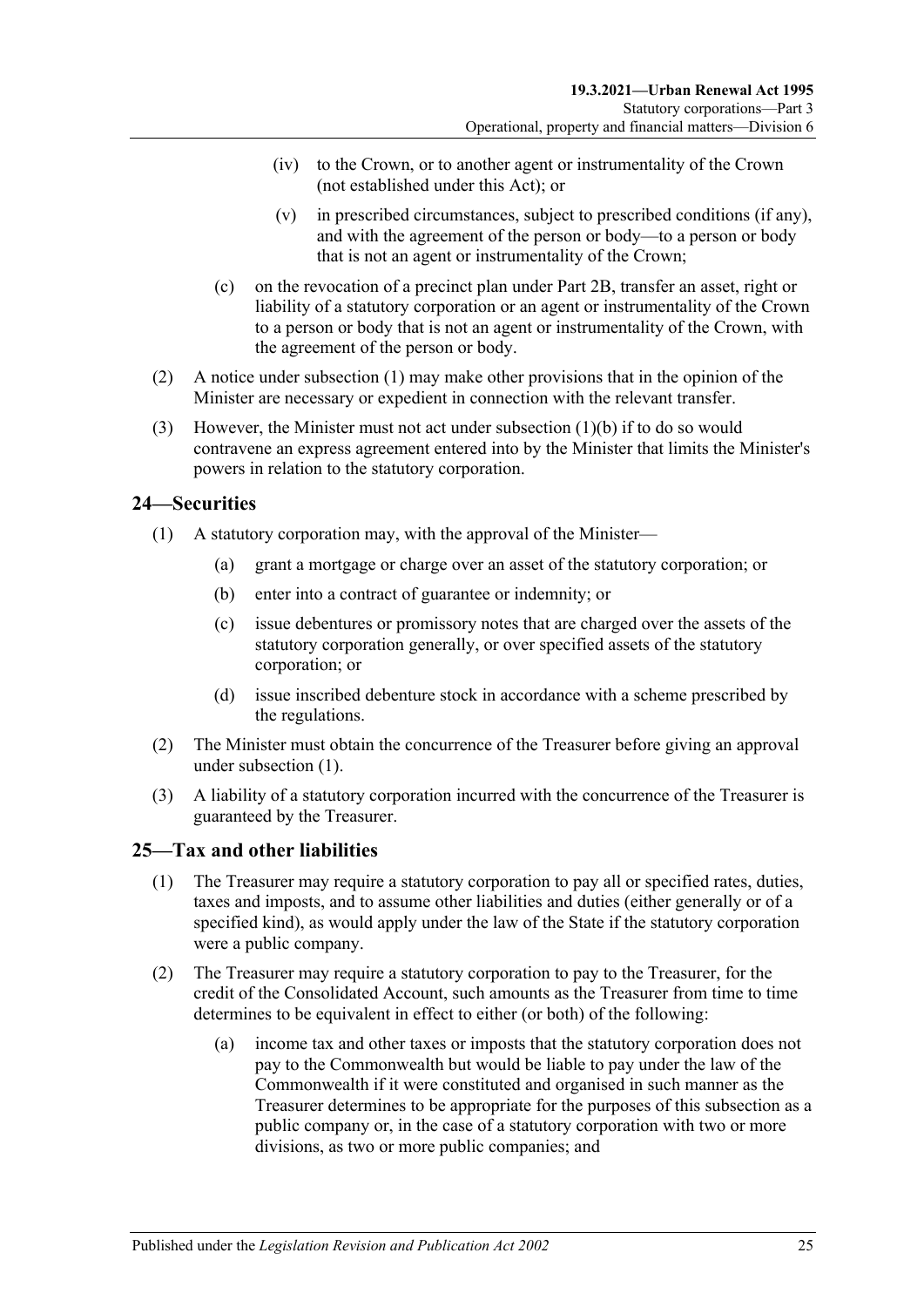- (b) council rates that the statutory corporation would be liable to pay to a council if the statutory corporation were a public company.
- (3) Amounts determined to be payable under [subsection](#page-24-3) (2) must be paid by the statutory corporation at the times and in the manner determined by the Treasurer.

## <span id="page-25-1"></span><span id="page-25-0"></span>**26—Dividends**

- (1) A statutory corporation to which this section applies must, before the end of each financial year, recommend to the Minister that the statutory corporation pay a specified dividend, or not pay a dividend, for that financial year, as the statutory corporation considers appropriate.
- (2) The Minister may, in consultation with the Treasurer, by notice to the statutory corporation—
	- (a) approve a recommendation of the statutory corporation under [subsection](#page-25-1) (1); or
	- (b) determine that a specified dividend be paid, or that no dividend be paid,

as the Minister and the Treasurer consider appropriate.

- <span id="page-25-2"></span>(3) A statutory corporation to which this section applies must, if so required by the Minister at any time during a financial year, recommend to the Minister that a specified interim dividend or specified interim dividends be paid by the statutory corporation for that financial year, or that no such dividend or dividends be paid by the statutory corporation, as the corporation considers appropriate.
- (4) The Minister may, in consultation with the Treasurer, by notice to the statutory corporation—
	- (a) approve a recommendation of the statutory corporation under [subsection](#page-25-2) (3); or
	- (b) determine that an interim dividend or interim dividends be paid, or that no interim dividend be paid,

as the Minister and the Treasurer consider appropriate.

- (5) If a dividend or interim dividend or dividends is or are to be paid by a statutory corporation, the dividend or interim dividend or dividends must be paid by the statutory corporation to the Minister in the manner and at the time or times determined by the Minister in consultation with the Treasurer.
- (6) If the Minister receives an amount from a statutory corporation under this section, the Minister may, in consultation with the Treasurer—
	- (a) allocate that amount, or a part of that amount, in a manner determined by the Minister; or
	- (b) pay that amount, or a part of that amount, for the credit of the Consolidated Account.
- (7) A recommendation under this section must be made by the board of the statutory corporation and may not be made by a person or committee pursuant to a delegation.
- (8) This section applies to a statutory corporation that is required to comply with this section by the Minister in consultation with the Treasurer.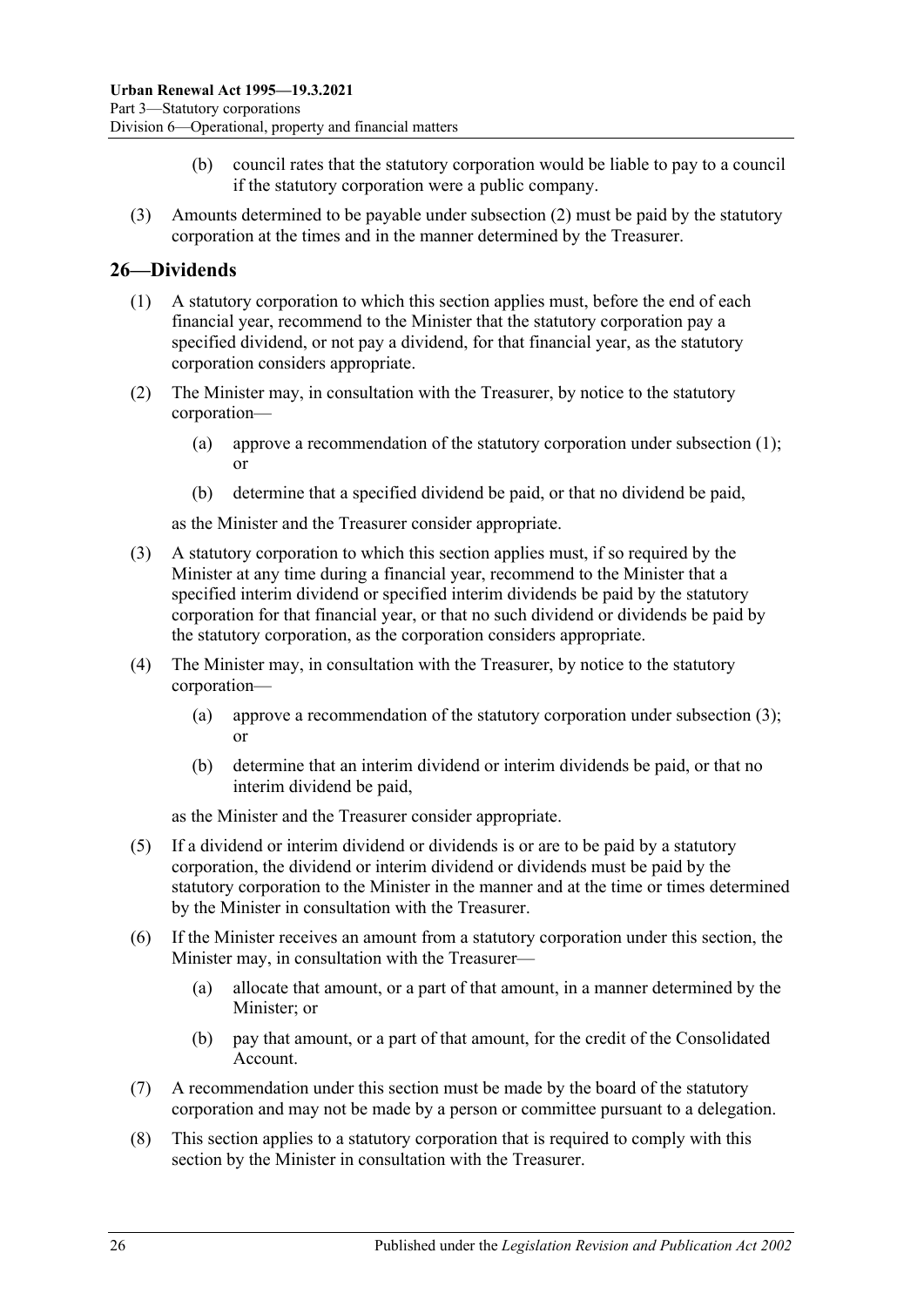## <span id="page-26-0"></span>**27—Audit and accounts**

- (1) A statutory corporation must, unless exempted by the Minister after consultation with the Treasurer, establish and maintain effective internal auditing of its operations.
- (2) A statutory corporation must keep proper accounting records in relation to its financial affairs, and must have annual statements of accounts prepared in respect of each financial year.
- (3) The accounting records and statements of accounts must comply with any applicable instructions of the Treasurer under section 41 of the *[Public Finance and Audit](http://www.legislation.sa.gov.au/index.aspx?action=legref&type=act&legtitle=Public%20Finance%20and%20Audit%20Act%201987)  Act [1987](http://www.legislation.sa.gov.au/index.aspx?action=legref&type=act&legtitle=Public%20Finance%20and%20Audit%20Act%201987)*.
- (4) The Auditor-General may at any time audit the accounts of a statutory corporation and must audit the annual statement of accounts.

## <span id="page-26-1"></span>**Division 7—Performance and reporting obligations**

## <span id="page-26-2"></span>**28—Objectives**

- (1) The Minister may, after consultation with a statutory corporation, prepare a statement setting various objectives, targets or goals that the statutory corporation is to pursue over the period specified in the statement and dealing with such other matters as the Minister considers appropriate.
- (2) The statutory corporation must review the statement whenever it is necessary to do so on account of a direction of the Minister under this Act, and in any event at least once in every twelve month period.
- (3) The Minister may, after consultation with a statutory corporation, amend a statement issued in relation to that statutory corporation at any time.
- (4) The Minister must consult with the Treasurer if the statutory corporation is to be set financial objectives, targets or goals.

#### <span id="page-26-3"></span>**29—Provision of information and reports to the Minister**

- (1) A statutory corporation must, at the request of the Minister, furnish the Minister with such information or records in the possession or control of the statutory corporation as the Minister may require in such manner and form as the Minister may require.
- (2) If a record in the possession or control of a statutory corporation is furnished to the Minister under this section, the Minister may make, retain and deal with copies of the record as the Minister thinks fit.
- <span id="page-26-5"></span>(3) If a statutory corporation considers that information or record furnished under this section contains matters that should be treated for any reason as confidential, the statutory corporation may advise the Minister of that opinion giving the reason for the opinion, and the Minister may, subject to [subsection](#page-26-4) (4), act on that advice as the Minister thinks fit.
- <span id="page-26-4"></span>(4) If the Minister is satisfied on the basis of the statutory corporation's advice under [subsection](#page-26-5) (3) that the statutory corporation owes a duty of confidence in respect of a matter, the Minister must ensure the observance of that duty in respect of the matter, but this subsection does not prevent the Minister from disclosing the matter as required in the proper performance of ministerial functions or duties.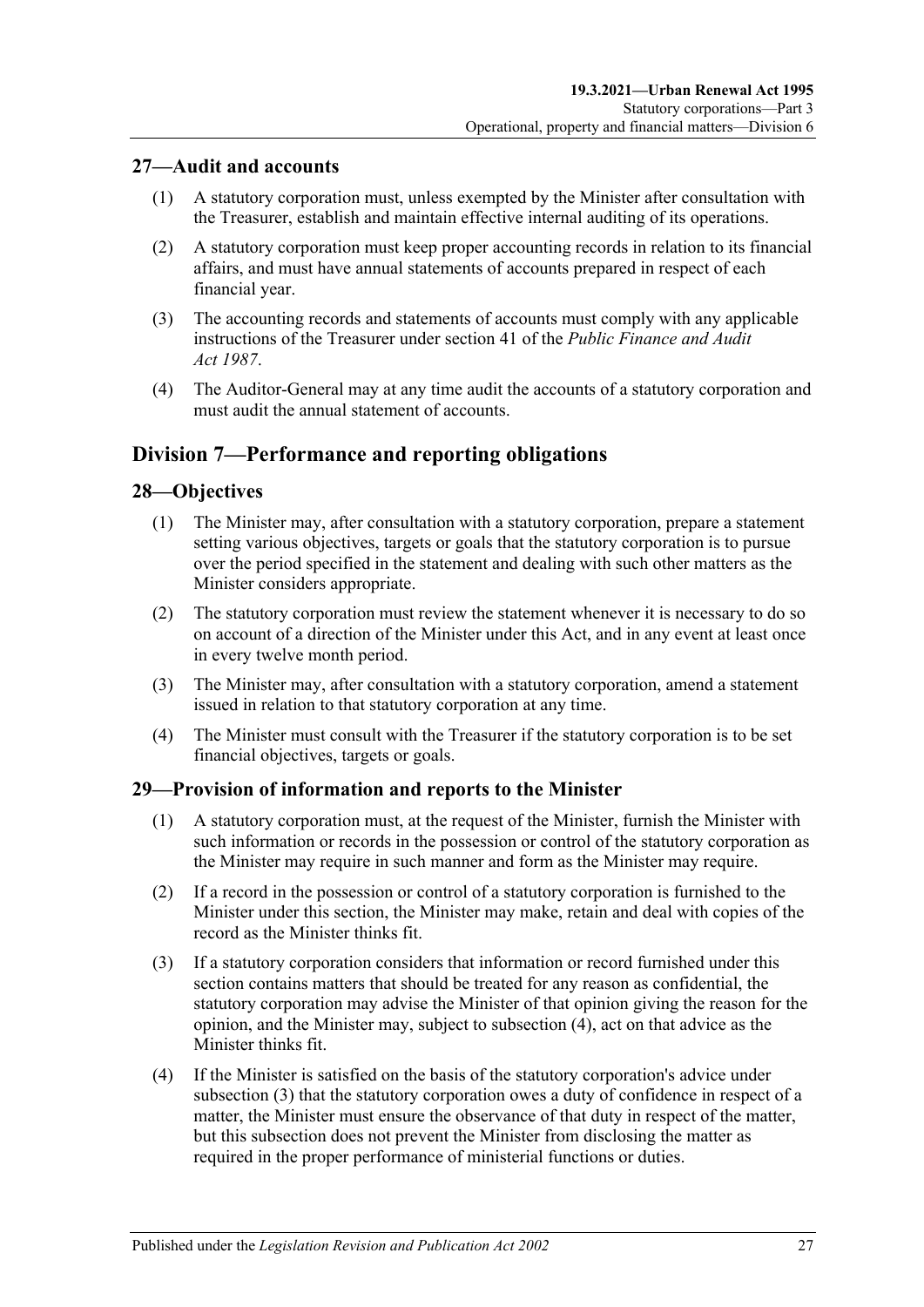## <span id="page-27-0"></span>**30—Annual report**

- (1) A statutory corporation must, on or before 30 September in each year, prepare and present to the Minister a report on the operations of the statutory corporation during the financial year that ended on the preceding 30 June.
- (2) The report must incorporate the audited accounts and financial statements of the statutory corporation.
- (3) The Minister must, within 12 sitting days after receiving a report under this section, have copies of the report laid before both Houses of Parliament.

# <span id="page-27-1"></span>**Part 4—Miscellaneous**

## <span id="page-27-2"></span>**31—Acquisition of land**

A statutory corporation may, with the consent of the Minister, acquire land for a purpose associated with the performance of its functions under and in accordance with the *[Land Acquisition Act](http://www.legislation.sa.gov.au/index.aspx?action=legref&type=act&legtitle=Land%20Acquisition%20Act%201969) 1969*.

#### <span id="page-27-3"></span>**32—Power to enter land**

- (1) A person authorised in writing by the Minister to do so may enter land and conduct a survey, valuation, test or examination that the Minister considers necessary or expedient for the purposes of this Act.
- (2) A person must not enter land under this section unless the person has given reasonable notice of his or her intention to do so to the occupier of the land.
- (3) A person must not, without reasonable excuse, hinder a person in the exercise of a power under this section.

Penalty: Division 6 fine.

(4) This section does not limit a power conferred by or under an agreement or mortgage, or by or under another Act or law.

#### <span id="page-27-4"></span>**33—Satisfaction of Treasurer's guarantee**

A liability of the Treasurer arising by virtue of a guarantee under this Act is to be paid out of the Consolidated Account (which is appropriated to the necessary extent).

#### <span id="page-27-5"></span>**34—Effect of transfers**

- (1) The transfer of an asset, right or liability under this Act operates by force of this Act and despite the provisions of another law.
- (2) The transfer of a liability under this Act operates to discharge the body from which the liability was transferred from the liability.

#### <span id="page-27-7"></span><span id="page-27-6"></span>**35—Registering authorities to note transfer**

(1) The Registrar-General or another authority required or authorised under a law of the State to register or record transactions affecting assets, rights or liabilities, or documents relating to such transactions, must, on application under this section, register or record in an appropriate manner the transfer to the Minister or another body of an asset, right or liability by regulation, proclamation or notice under this Act.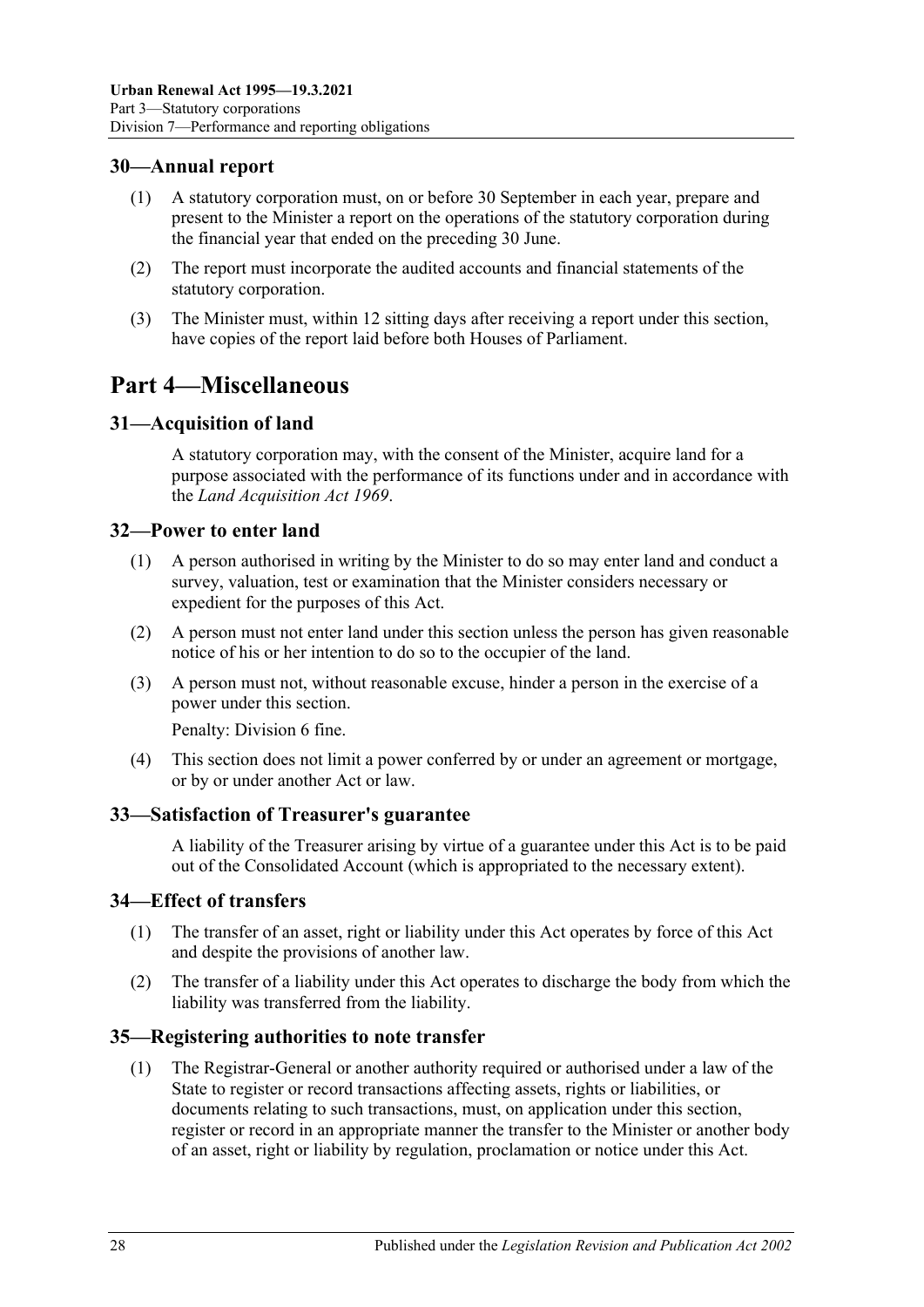- (2) An instrument relating to an asset, right or liability that has transferred to the Minister or a body by regulation, proclamation or notice under this Act must, if the instrument is executed by the Minister or the body and is otherwise in an appropriate form, be registered or recorded by the Registrar-General or another appropriate authority despite the fact that the Minister or the body has not been registered or recorded as the proprietor of the property under [subsection](#page-27-7) (1).
- (3) The vesting of property by regulation, proclamation or notice under this Act, and an instrument evidencing or giving effect to that vesting, are exempt from stamp duty.

#### <span id="page-28-0"></span>**36—Offences**

- (1) A prosecution for an offence against this Act may be commenced within three years after the date of the alleged commission of the offence or, with the authorisation of the Attorney-General, at a later time within five years after the date of the alleged commission of the offence.
- (2) An apparently genuine document purporting to be signed by the Attorney-General and to authorise the commencement of proceedings for an offence against this Act will be accepted in legal proceedings, in the absence of proof to the contrary, as proof of the authorisation.

#### <span id="page-28-1"></span>**36A—Approvals by Minister or Treasurer**

A matter under this Act for which the approval of the Minister or the Treasurer is required will be regarded as having that approval—

- (a) whether the approval is given in respect of that particular matter or a class of matters to which it belongs; and
- (b) whether the approval is given by the Minister or Treasurer or by a person acting with the authority of the Minister or Treasurer.

#### <span id="page-28-3"></span><span id="page-28-2"></span>**37—Regulations**

- (1) The Governor may make regulations that are contemplated by, or necessary or expedient for the purposes of, this Act.
- (2) Without limiting the generality of [subsection](#page-28-3) (1), the regulations may—
	- (a) make provision for, or in relation to, the form or content of any agreement between a statutory corporation and another party;
	- (b) make provision in relation to—
		- (i) the operations of a statutory corporation;
		- (ii) the dissolution of a statutory corporation;
	- (c) make provision for matters relevant to landlord and tenant issues arising from the provision of public housing;
	- (d) make provision for information to be kept by statutory corporations, and for the provision of reports or returns to the Minister or a prescribed person or authority;
	- (e) prescribe penalties, not exceeding \$500, for a breach of a regulation.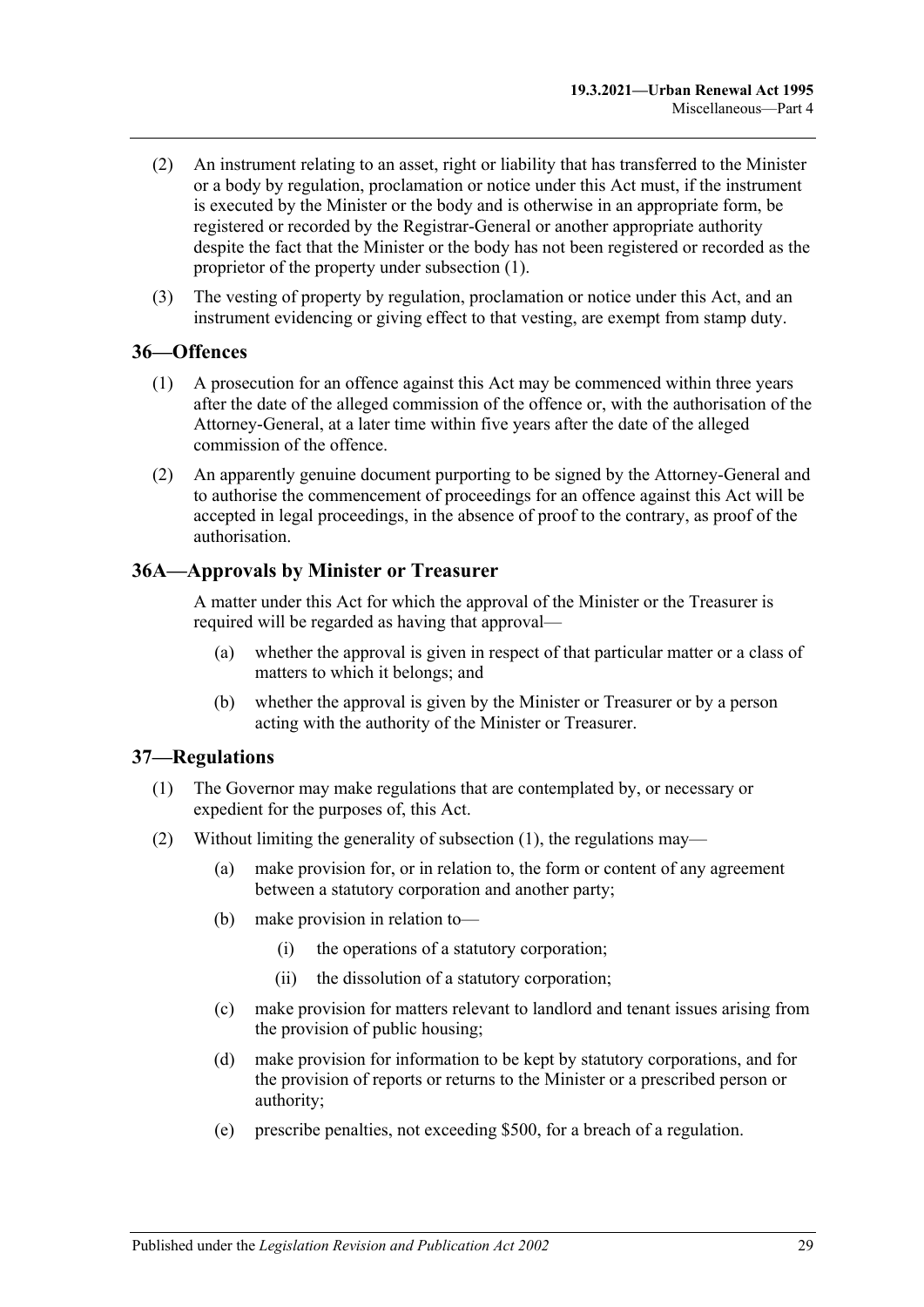- (3) The regulations may—
	- (a) be of general or limited application; and
	- (b) make different provision according to the persons, things or circumstances to which they are expressed to apply; and
	- (c) provide that a matter or thing is to be determined, dispensed with, regulated or prohibited according to the discretion of the Minister or a prescribed person or authority.

# <span id="page-29-0"></span>**Schedule 2—Transitional provisions**

#### <span id="page-29-1"></span>**1—Interpretation**

In this Schedule—

*Homestart* means *Homestart Finance Ltd* (ACN 008 272437);

*relevant day* means the day on which this Schedule comes into operation;

*Urban Land Trust* means the South Australian Urban Land Trust (as in existence immediately before the relevant day).

#### <span id="page-29-2"></span>**3—Dissolution of Homestart**

Homestart is, by force of this clause, dissolved.

#### <span id="page-29-5"></span><span id="page-29-3"></span>**4—Staff**

- (1) The Governor may, by proclamation, transfer the employment of a person who was an officer or employee of Homestart or the Urban Land Trust immediately before the relevant day—
	- (a) to the Department; or
	- (b) to SAHT; or
	- (c) to a statutory corporation established under this Act.
- (2) The transfer of a person under [subclause](#page-29-5) (1) does not affect—
	- (a) existing conditions of employment or existing or accruing rights to leave; or
	- (b) a process commenced for variation of those conditions or rights.

#### <span id="page-29-6"></span><span id="page-29-4"></span>**5—Vesting of property etc in the Minister**

- (1) The Minister succeeds to all the property, assets, rights, powers, liabilities and obligations of Homestart and the Urban Land Trust.
- (2) However, [subclause](#page-29-6) (1) does not apply to property, assets, rights, powers, liabilities or obligations vested by the Governor, by proclamation, in—
	- (a) the Crown; or
	- (b) another Minister of the Crown; or
	- (c) an agent or instrumentality of the Crown; or
	- (d) a statutory corporation established under this Act.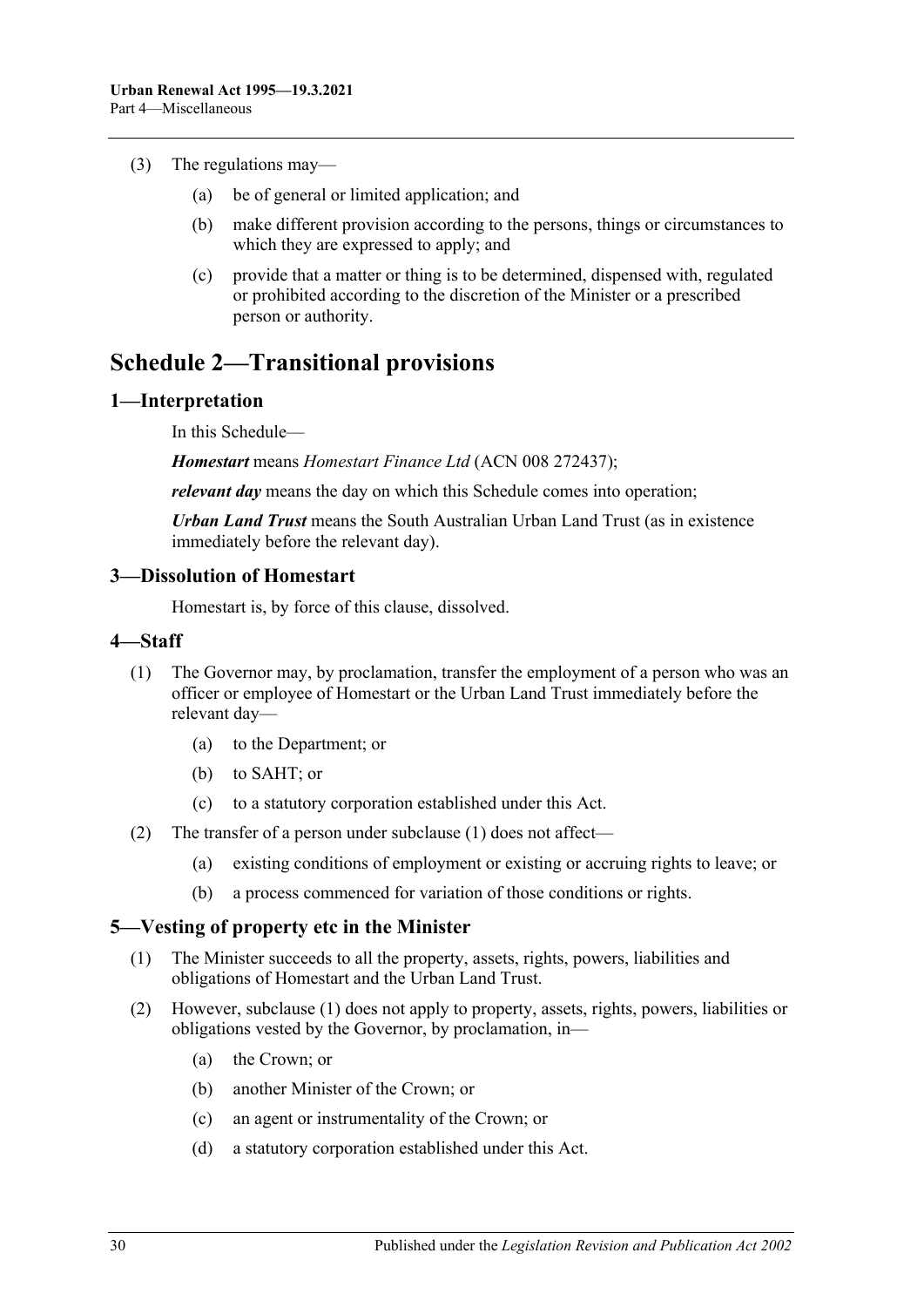- (3) The vesting of property by this clause, and an instrument evidencing or giving effect to that vesting, are exempt from stamp duty.
- <span id="page-30-3"></span>(4) The Registrar-General or another authority required or authorised under a law of the State to register or record transactions affecting assets, rights or liabilities, or documents relating to such transactions, must, on application under this clause, register or record in an appropriate manner a vesting under this clause.
- (5) An instrument relating to an asset, right or liability that has vested in the Minister or a body under this clause must, if the instrument is executed by the Minister or the body and is otherwise in an appropriate form, be registered or recorded by the Registrar-General or another appropriate authority despite the fact that the Minister or the body has not been registered or recorded as the proprietor of the property under [subclause](#page-30-3) (4).

#### <span id="page-30-0"></span>**6—Statutory fund**

The South Australian Urban Land Trust Fund vests in the Minister.

#### <span id="page-30-1"></span>**7—References**

The Governor may, by proclamation, declare that a reference in an Act or instrument (or an instrument of a specified class) to Homestart or the Urban Land Trust is to be taken to be a reference to the Minister, or to a body specified in the proclamation.

#### <span id="page-30-2"></span>**8—Regulations**

The regulations may contain other provisions of a saving or transitional nature consequent on the enactment of this Act.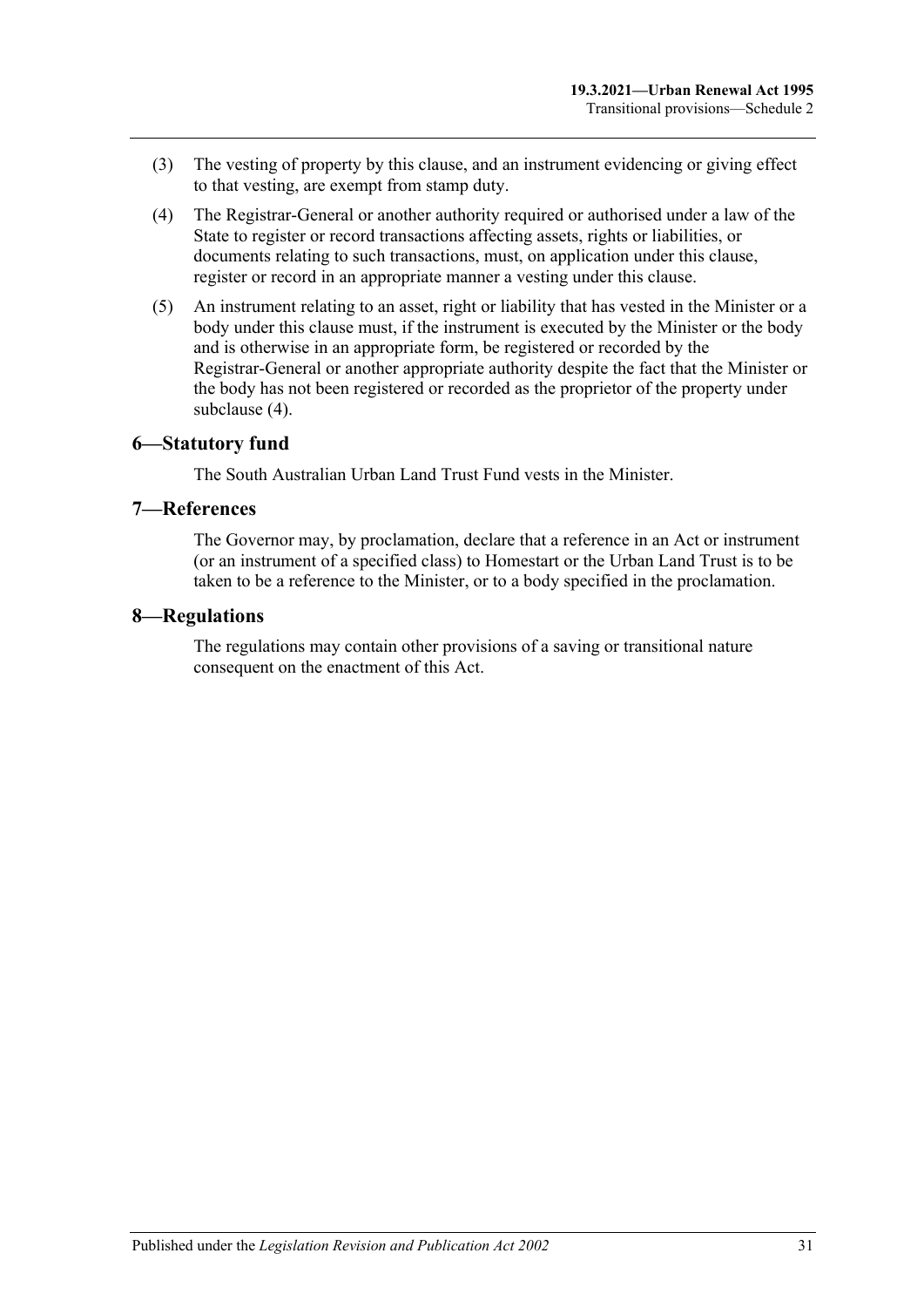# <span id="page-31-0"></span>**Legislative history**

## **Notes**

- Please note—References in the legislation to other legislation or instruments or to titles of bodies or offices are not automatically updated as part of the program for the revision and publication of legislation and therefore may be obsolete.
- Earlier versions of this Act (historical versions) are listed at the end of the legislative history.
- For further information relating to the Act and subordinate legislation made under the Act see the Index of South Australian Statutes or www.legislation.sa.gov.au.

# **Formerly**

*Housing and Urban Development (Administrative Arrangements) Act 1995*

## **Legislation repealed by principal Act**

The *Urban Renewal Act 1995* repealed the following:

*Urban Land Trust Act 1981*

# **Legislation amended by principal Act**

The *Urban Renewal Act 1995* amended the following:

*Housing Improvement Act 1940*

## **Principal Act and amendments**

New entries appear in bold.

| Year | N <sub>0</sub> | Title                                                                      | Assent     | Commencement                                                                                                                                                                                                                                                          |
|------|----------------|----------------------------------------------------------------------------|------------|-----------------------------------------------------------------------------------------------------------------------------------------------------------------------------------------------------------------------------------------------------------------------|
| 1995 | 42             | Housing and Urban Development<br>(Administrative Arrangements)<br>Act 1995 | 4.5.1995   | 1.7.1995 (Gazette 15.6.1995 p2842)                                                                                                                                                                                                                                    |
| 1995 | 109            | South Australian Housing Trust<br><i>Act 1995</i>                          | 21.12.1995 | 1.1.1996 (Gazette 21.12.1995 p1759)                                                                                                                                                                                                                                   |
| 1999 | 33             | <b>Financial Sector Reform (South</b><br>Australia) Act 1999               | 17.6.1999  | Sch (item $29$ )—1.7.1999 being the date<br>specified under $s \, 3(16)$ of the <i>Financial</i><br>Sector Reform (Amendments and<br>Transitional Provisions) Act (No. 1)<br>1999 of the Commonwealth as the<br>transfer date for the purposes of that<br>Act: $s(2)$ |
| 2006 | 43             | Statutes Amendment (Domestic<br>Partners) Act 2006                         | 14.12.2006 | Pt 46 (s 128)-1.6.2007 (Gazette<br>26.4.2007 p1352)                                                                                                                                                                                                                   |
| 2007 | 20             | Statutes Amendment (Affordable<br>Housing) Act 2007                        | 14.6.2007  | Pt 4 (ss $85-91$ )-1.7.2007 (Gazette<br>28.6.2007 p2826)                                                                                                                                                                                                              |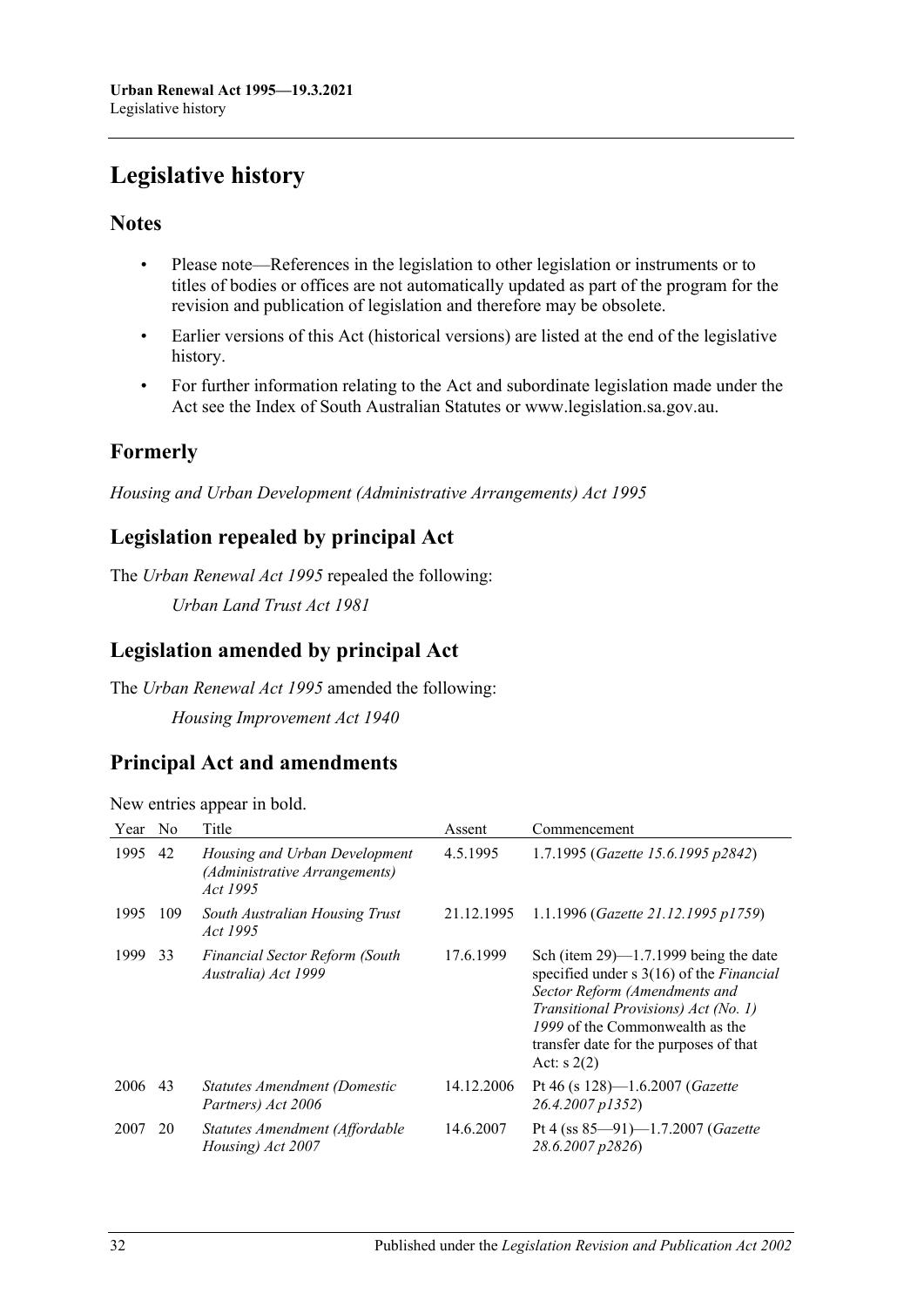| 2009   | 58  | Statutes Amendment (National<br>Industrial Relations System) Act<br>2009                                | 26.11.2009 | Pt 5 (s 31)-1.1.2010 ( <i>Gazette</i><br>17.12.2009 p6351                  |
|--------|-----|---------------------------------------------------------------------------------------------------------|------------|----------------------------------------------------------------------------|
| 2009   | 84  | Statutes Amendment (Public Sector<br>Consequential Amendments) Act<br>2009                              | 10.12.2009 | Pt 79 (s 189)-1.2.2010 (Gazette<br>28.1.2010 p320)                         |
| 2013   | 45  | Housing and Urban Development<br>(Administrative Arrangements)<br>(Urban Renewal) Amendment<br>Act 2013 | 24.10.2013 | Pt 2 (ss $4-10$ ) & Sch 1<br>(cl 3)-18.9.2014 (Gazette 18.9.2014)<br>p5251 |
| 2015 8 |     | Statutes Amendment (Boards and<br>Committees-Abolition and Reform)<br>Act 2015                          | 18.6.2015  | Pt 41 (ss $267 \& 268$ )—1.7.2015<br>(Gazette 25.6.2015 p3076)             |
| 2016   | -14 | Planning, Development and<br><b>Infrastructure Act 2016</b>                                             | 21.4.2016  | Sch 6 (cll 25 to 30)-19.3.2021<br>(Gazette 4.3.2021 p822)                  |

# **Provisions amended**

New entries appear in bold.

Entries that relate to provisions that have been deleted appear in italics.

| Provision        | How varied                                                     | Commencement |
|------------------|----------------------------------------------------------------|--------------|
| Long title       | amended under Legislation Revision and<br>Publication Act 2002 |              |
|                  | amended by 45/2013 s 4                                         | 18.9.2014    |
| Pt1              |                                                                |              |
| s <sub>1</sub>   | amended by 45/2013 s 5                                         | 18.9.2014    |
| s <sub>2</sub>   | omitted under Legislation Revision and<br>Publication Act 2002 |              |
| s <sub>3</sub>   |                                                                |              |
| $s \; 3(1)$      |                                                                |              |
| council          | inserted by $45/2013$ s $6(1)$                                 | 18.9.2014    |
| Department       | substituted by $20/2007$ s $85(1)$                             | 1.7.2007     |
| domestic partner | inserted by 43/2006 s 128(1)                                   | 1.6.2007     |
| precinct         | inserted by $45/2013$ s $6(2)$                                 | 18.9.2014    |
| relative         | amended by 43/2006 s 128(2)                                    | 1.6.2007     |
| <b>SACHA</b>     | inserted by $109/1995$ Sch 1 cl $3(a)$                         | 1.1.1996     |
|                  | deleted by $20/2007 s 85(2)$                                   | 1.7.2007     |
| <b>SAHT</b>      | amended by 109/1995 Sch 1 cl 3(b)                              | 1.1.1996     |
| spouse           | substituted by 43/2006 s 128(3)                                | 1.6.2007     |
| <b>URA</b>       | inserted by $45/2013$ s $6(3)$                                 | 18.9.2014    |
| s(2)             | amended by 43/2006 s 128(4)                                    | 1.6.2007     |
| Pt 2             |                                                                |              |
| s <sub>4</sub>   |                                                                |              |
| s(4(1))          | amended by 109/1995 Sch 1 cl 3(c)                              | 1.1.1996     |
|                  | amended by $33/1999$ Sch (item $29(a)$ )                       | 1.7.1999     |
| s(4(2)           | amended by 109/1995 Sch 1 cl 3(d)                              | 1.1.1996     |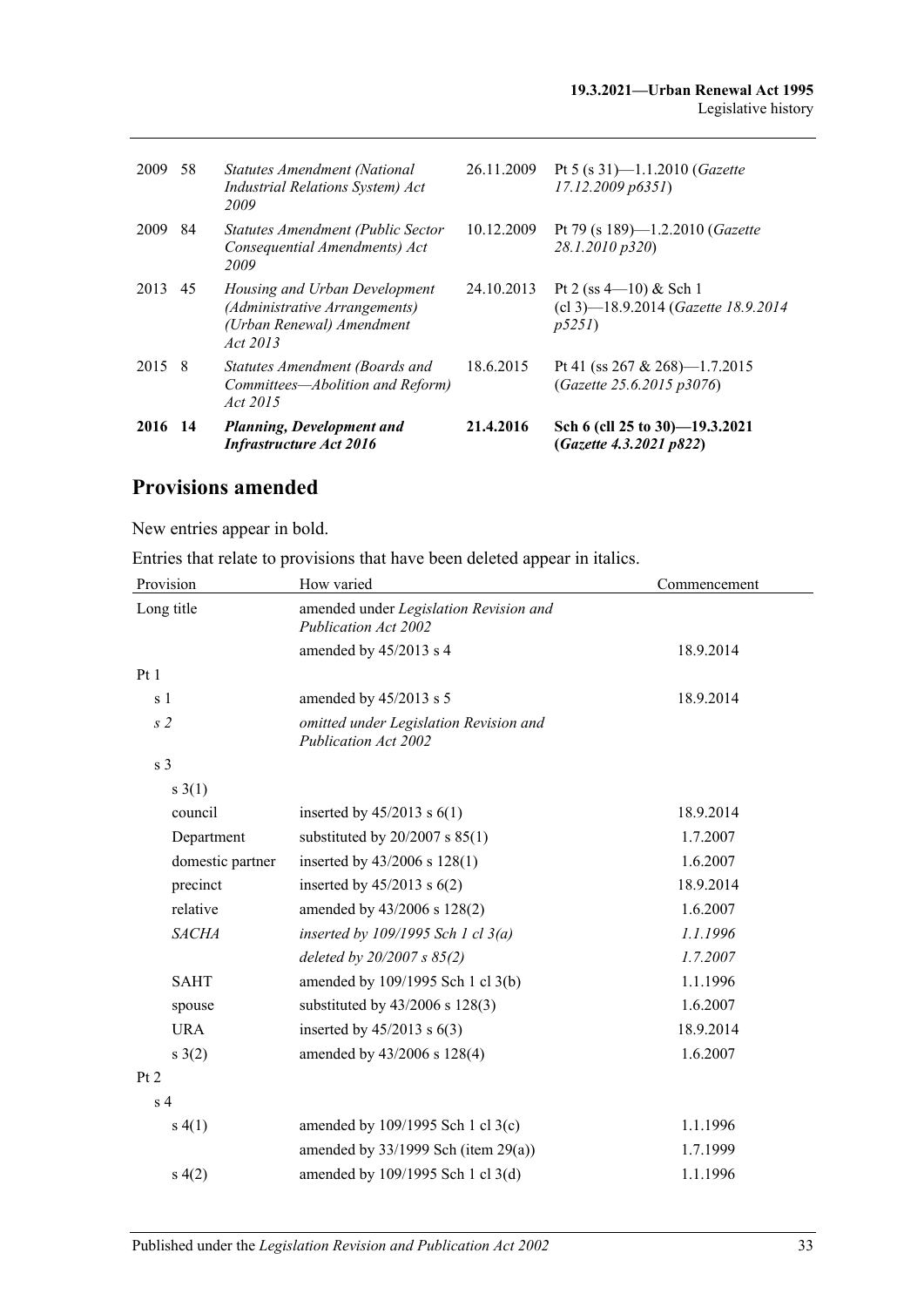| s(4(3))                                                      | amended by 109/1995 Sch 1 cl 3(e)       | 1.1.1996  |
|--------------------------------------------------------------|-----------------------------------------|-----------|
| s <sub>5</sub>                                               | amended by $20/2007$ s $86(1)$ —(4)     | 1.7.2007  |
|                                                              | amended by 45/2013 s 7                  | 18.9.2014 |
|                                                              | amended by 14/2016 Sch 6 cl 25          | 19.3.2021 |
| s <sub>6</sub>                                               |                                         |           |
| s(6(1))                                                      | amended by $109/1995$ Sch 1 cl 3(f)     | 1.1.1996  |
| s <sub>7</sub>                                               |                                         |           |
| $s \, 7(l)$                                                  | deleted by $8/2015$ s $267(1)$          | 1.7.2015  |
| s(7(2)                                                       | amended by 8/2015 s 267(2)              | 1.7.2015  |
| Pt 2A                                                        | inserted by 45/2013 s 8                 | 18.9.2014 |
| s7C                                                          |                                         |           |
| $S \, 7C(1)$                                                 | amended by 14/2016 Sch 6 cl 26          | 19.3.2021 |
| Pt 2B                                                        | inserted by 45/2013 s 8                 | 18.9.2014 |
| s7G                                                          |                                         |           |
| <b>Development</b><br><b>Assessment</b><br><b>Commission</b> | deleted by $14/2016$ Sch 6 cl $27(1)$   | 19.3.2021 |
| <b>Planning</b><br><b>Minister</b>                           | amended by 14/2016 Sch 6 cl 27(2)       | 19.3.2021 |
| <b>State Planning</b><br>Commission                          | inserted by 14/2016 Sch 6 cl 27(3)      | 19.3.2021 |
| s <sub>7H</sub>                                              |                                         |           |
| $\mathbf{s}$ 7H(1)                                           | amended by 14/2016 Sch 6 cl 28(1)       | 19.3.2021 |
| $s$ 7H(3)                                                    | amended by 14/2016 Sch 6 cl 28(2)       | 19.3.2021 |
| $s$ 7H(5)                                                    | amended by 14/2016 Sch 6 cl 28(3)       | 19.3.2021 |
| s 7H $(10)$ — $(12)$                                         | amended by 14/2016 Sch 6 cl 28(4)       | 19.3.2021 |
| s <sub>7I</sub>                                              |                                         |           |
| $s \, 7I(2)$                                                 | amended by $14/2016$ Sch 6 cl 29(1)–(3) | 19.3.2021 |
| $s \, 7I(4)$                                                 | amended by 14/2016 Sch 6 cl 29(4)       | 19.3.2021 |
| $s \, 7I(5)$                                                 | substituted by 14/2016 Sch 6 cl 29(5)   | 19.3.2021 |
| $s \, 7I(12)$                                                | amended by 14/2016 Sch 6 cl 29(6)       | 19.3.2021 |
| $s \, 7I(14)$                                                | substituted by 14/2016 Sch 6 cl 29(7)   | 19.3.2021 |
| $s \, 7I(16)$                                                | amended by 14/2016 Sch 6 cl 29(6)       | 19.3.2021 |
| s <sub>7J</sub>                                              |                                         |           |
| $s \, 7J(1)$                                                 | substituted by 14/2016 Sch 6 cl 30(1)   | 19.3.2021 |
| $s \overline{7J(3)}$                                         | amended by 14/2016 Sch 6 cl 30(2)       | 19.3.2021 |
| $s \, 7J(4)$                                                 | amended by 14/2016 Sch 6 cl 30(3)       | 19.3.2021 |
| Pt <sub>3</sub>                                              |                                         |           |
| ss 12 and 13                                                 | deleted by 20/2007 s 87                 | 1.7.2007  |
| s 14                                                         |                                         |           |
| s $14(2)$ —(4)                                               | deleted by $20/2007 s 88$               | 1.7.2007  |
| s 17                                                         |                                         |           |
| s 17(1)                                                      | amended by 20/2007 s 89                 | 1.7.2007  |
|                                                              | amended by 84/2009 s 189                | 1.2.2010  |
|                                                              |                                         |           |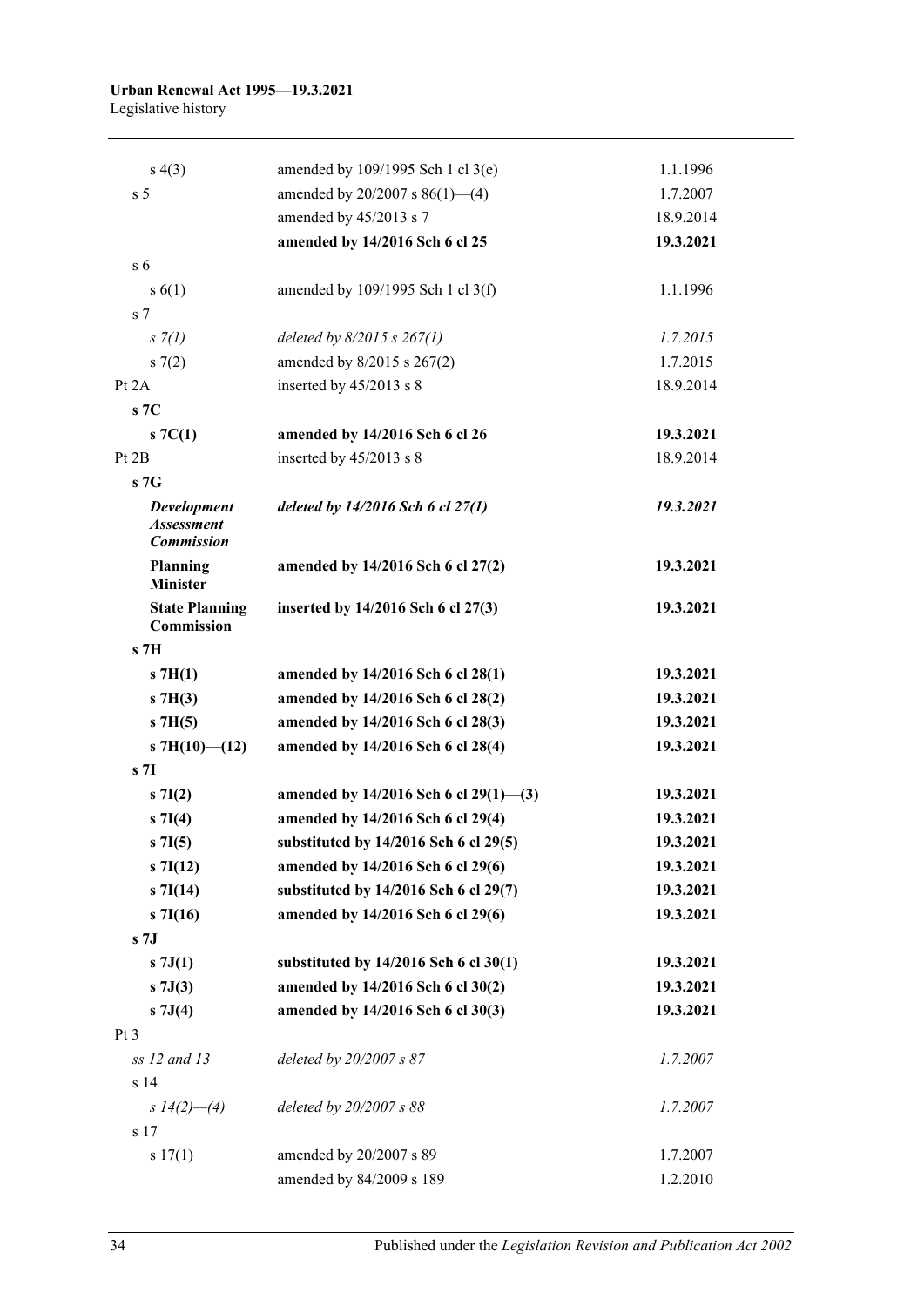| s 17(4)         | inserted by 58/2009 s 31                                              | 1.1.2010  |
|-----------------|-----------------------------------------------------------------------|-----------|
|                 | may expire by proclamation: $s$ 17(5)                                 |           |
| s 17(5)         | inserted by 58/2009 s 31                                              | 1.1.2010  |
| s <sub>21</sub> |                                                                       |           |
| $s \, 21(1)$    | amended by $33/1999$ Sch (item 29(b))                                 | 1.7.1999  |
| $s \, 21(3)$    | amended by $109/1995$ Sch 1 cl 3(g)                                   | 1.1.1996  |
|                 | amended by 20/2007 s 90                                               | 1.7.2007  |
| s <sub>23</sub> |                                                                       |           |
| $s\,23(1)$      | amended by 109/1995 Sch 1 cl 3(h)                                     | 1.1.1996  |
|                 | amended by 20/2007 s 91                                               | 1.7.2007  |
|                 | amended by 45/2013 s 9                                                | 18.9.2014 |
| s <sub>25</sub> |                                                                       |           |
| $s \, 25(1)$    | amended by $109/1995$ Sch 1 cl 3(i)                                   | 1.1.1996  |
| s 25(2)         | amended by $109/1995$ Sch 1 cl 3(j), (k)                              | 1.1.1996  |
| $s\,25(4)$      | deleted by 109/1995 Sch 1 cl 3(l)                                     | 1.1.1996  |
| s <sub>28</sub> |                                                                       |           |
| $s\,28(2)$      | amended by $109/1995$ Sch 1 cl 3(m)                                   | 1.1.1996  |
| Pt 4            |                                                                       |           |
| s36A            | inserted by $109/1995$ Sch 1 cl 3(n)                                  | 1.1.1996  |
| Sch 1           | omitted under Legislation Revision and<br>Publication Act 2002        |           |
| Sch 2           |                                                                       |           |
| $cl$ 2          | omitted under Legislation Revision and<br><b>Publication Act 2002</b> |           |

## **Transitional etc provisions associated with Act or amendments**

## *Housing and Urban Development (Administrative Arrangements) (Urban Renewal) Amendment Act 2013, s 10 and Sch 1 cl 3*

#### **10—Review**

- (1) The Minister must cause a review of the operation and impact of this Act to be conducted and a report on the results of the review to be submitted to him or her within 2 years after the commencement of this Act.
- (2) The Minister must, within 6 sitting days after receiving the report, cause copies of the report to be laid before both Houses of Parliament.

#### **3—Transitional provision**

- (1) The Governor may, during the first 12 months after commencement of this clause, by regulation, exempt a precinct authority from compliance with the requirements of section 7I(8) of the *[Urban Renewal Act](http://www.legislation.sa.gov.au/index.aspx?action=legref&type=act&legtitle=Urban%20Renewal%20Act%201995) 1995* (as inserted by this Act) relating to consultation on or publication of a draft precinct plan.
- (2) Terms used in this clause and also in Part 2B of the *[Urban Renewal Act](http://www.legislation.sa.gov.au/index.aspx?action=legref&type=act&legtitle=Urban%20Renewal%20Act%201995) 1995* (as inserted by this Act) have the same meanings in this clause as they have in Part 2B.